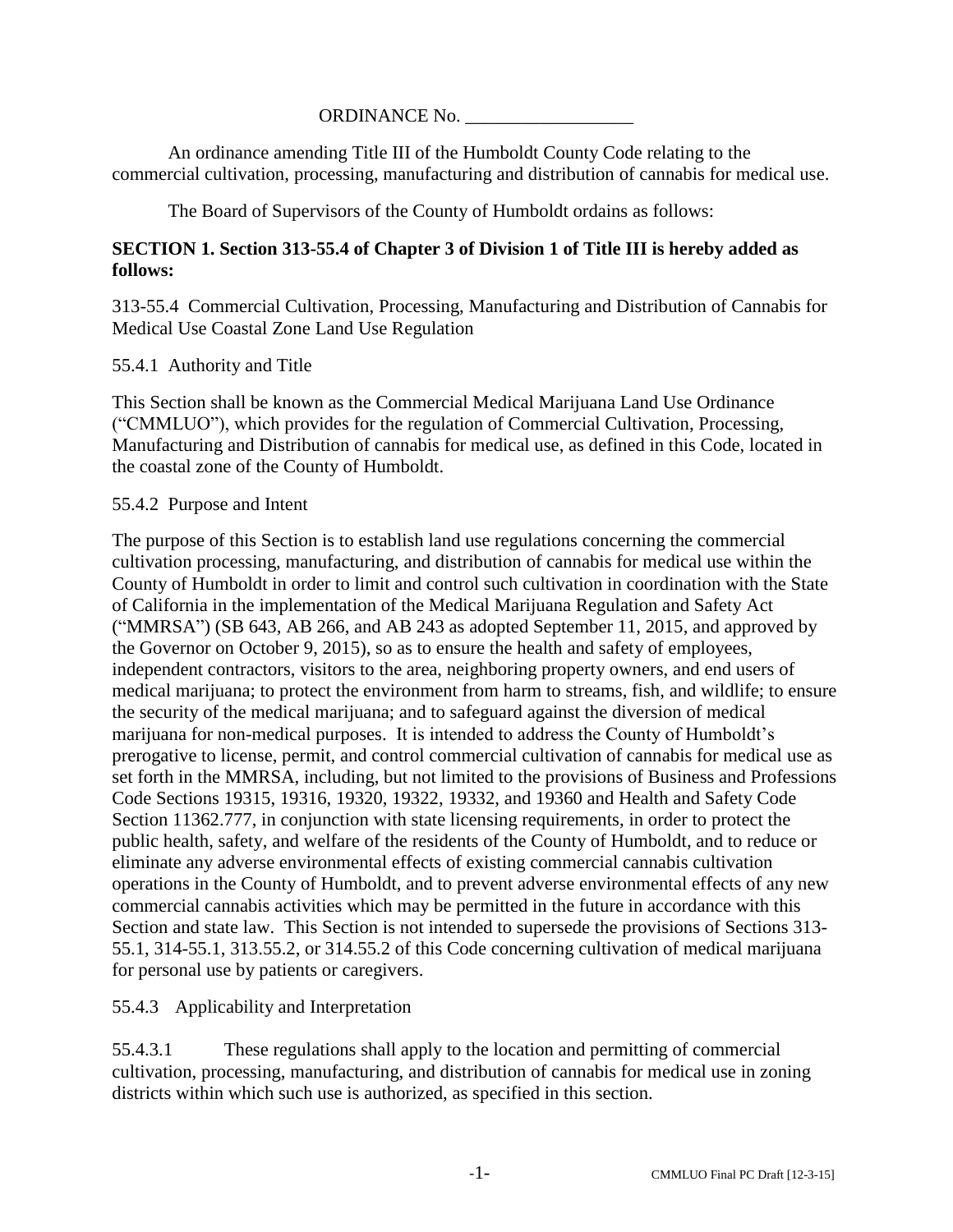55.4.3.2 The commercial cultivation, processing, manufacturing, and distribution of cannabis for medical use within the jurisdiction of the County of Humboldt inside the Coastal Zone shall be controlled by the provisions of this Section, regardless of whether those activities existed or occurred prior to the adoption of this Section.

55.4.3.3 Nothing in this Section is intended, nor shall it be construed, to exempt the commercial cultivation, processing, manufacture, or distribution of cannabis for medical use, from compliance with all other applicable Humboldt County zoning, and land use regulations, as well as other applicable provisions of the County Code, or compliance with any applicable state laws.

55.4.3.4 Nothing in this Section is intended, nor shall it be construed, to exempt the commercial cultivation, processing, manufacture, or distribution of cannabis for medical use, as defined herein, from any and all applicable local and state construction, electrical, plumbing, land use, water rights, waste water discharge, streambed alteration, or any other environmental, building or land use standards or permitting requirements.

55.4.3.5 Nothing in this Section is intended, nor shall it be construed, to preclude a landlord or property owner from limiting or prohibiting commercial cultivation , processing, manufacture, or distribution of cannabis for medical use on private property.

55.4.3.6 The definitions in this Section are intended to apply solely to the regulations in this Section. Applicable definitions in Humboldt County Code Section 313-135 et seq. and Section 111-1 et seq. may also apply to this Section.

55.4.3.7 Notwithstanding the fact that Health and Safety Code Section 11362.777 declares that medical cannabis is an agricultural product for purposes of that Section and the MMRSA, Business and Professions Code Section 19300, et. seq., and the provisions of the Right to Farm Ordinance, Section 313-43.2.6 of the Humboldt County Code, the commercial cultivation of cannabis for medical use is a highly regulated specialty crop and cultivation and processing of that specialty crop shall not be allowed as a principal permitted use under the General Agriculture use type classification applicable within the County of Humboldt, unless a Zoning Clearance Certificate, Special Permit, or Use Permit, and Coastal Development Permit is first obtained from the County of Humboldt, and the person engaged in such activity has obtained all state licenses and permits which may be required by the applicable state licensing authorities whenever such licenses become available.

# 55.4.4 Severability

If any provision of this Section, or the application thereof, is held invalid, that invalidity shall not affect any other provision or application of this Section that can be given effect without the invalid provisions or application; and to this end, the provisions or application of this Section are severable.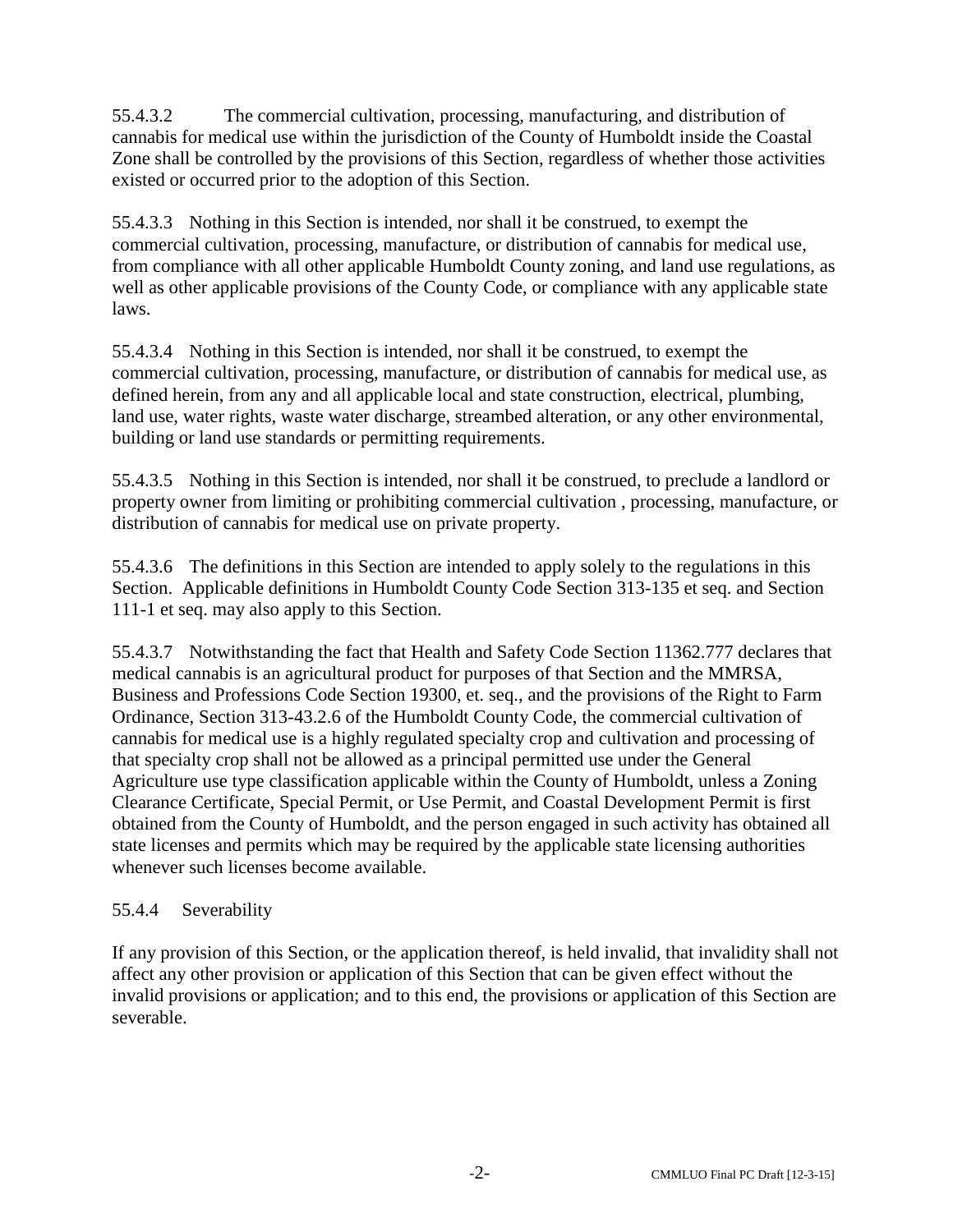# 55.4.5 Release of Liability and Hold Harmless

As a condition of approval for any Zoning Clearance Certificate, Special Permit, or Use Permit and Coastal Development Permit approved for the commercial cultivation, processing, manufacture, or distribution of cannabis for medical use, as defined herein, the owner or permittee shall indemnify and hold harmless the County of Humboldt and its agents, officers, elected officials, and employees for any claims, damages, or injuries brought by affected property owners or other third parties due to the commercial cultivation, processing, manufacture, or distribution of cannabis for medical use and for any claims brought by any person for problems, injuries, damages, or liabilities of any kind that may arise out of the commercial cultivation, processing, manufacture, or distribution of cannabis for medical use.

# 55.4.6 Penalties and Enforcement

All of the remedies provided for in this Section shall be cumulative and not exclusive of remedies available for violations under any other Section of the County Code and the MMRSA

Any violation of this Section, including, but not limited to failure to obtain and maintain in good standing any required clearance certificate or permit specified in this Section, shall be, and the same hereby is declared to be, a public nuisance and unlawful and shall be subject to injunction, abatement or any other administrative, civil, or criminal remedy available to the County under the applicable state and county laws, including those set forth in Title III, Division 5, Chapter 1 of the Humboldt County Code.

# 55.4.7 Definitions

"Area of Traditional Tribal Cultural Affiliation" means geographic areas of historic occupancy and traditional cultural use by local indigenous peoples (California Native American Tribes), as shown on the latest mapping prepared by the Planning & Building Department, created from geographic information supplied by the Tribes of Humboldt County.

"Cannabis" means all parts of the plant Cannabis sativa Linnaeus, Cannabis indica, or Cannabis ruderalis, or any other strain or varietal of the genus Cannabis that may exist or hereafter be discovered or developed that has psychoactive or medicinal properties, whether growing or not, including the seeds thereof. "Cannabis" also means marijuana as defined by Section 11018 of the Health and Safety Code as enacted by Chapter 1407 of the Statutes of 1972. For the purpose of this section, "cannabis" does not mean "industrial hemp" as defined by Section 81000 of the Food and Agricultural Code or Section 11018.5 of the Health and Safety Code.

"Commercial Cannabis Cultivation" means any activity involving the planting, growing, harvesting, drying, curing, grading, or trimming of cannabis for medical use, including nurseries, that is intended to be transported, processed, manufactured, distributed, dispensed, delivered, or sold in accordance with the Medical Marijuana Regulation and Safety Act (MMRSA) for use by medical cannabis patients in California pursuant to the Compassionate Use Act of 1996 (Proposition 215), found at Section 11362.5 of the Health and Safety Code.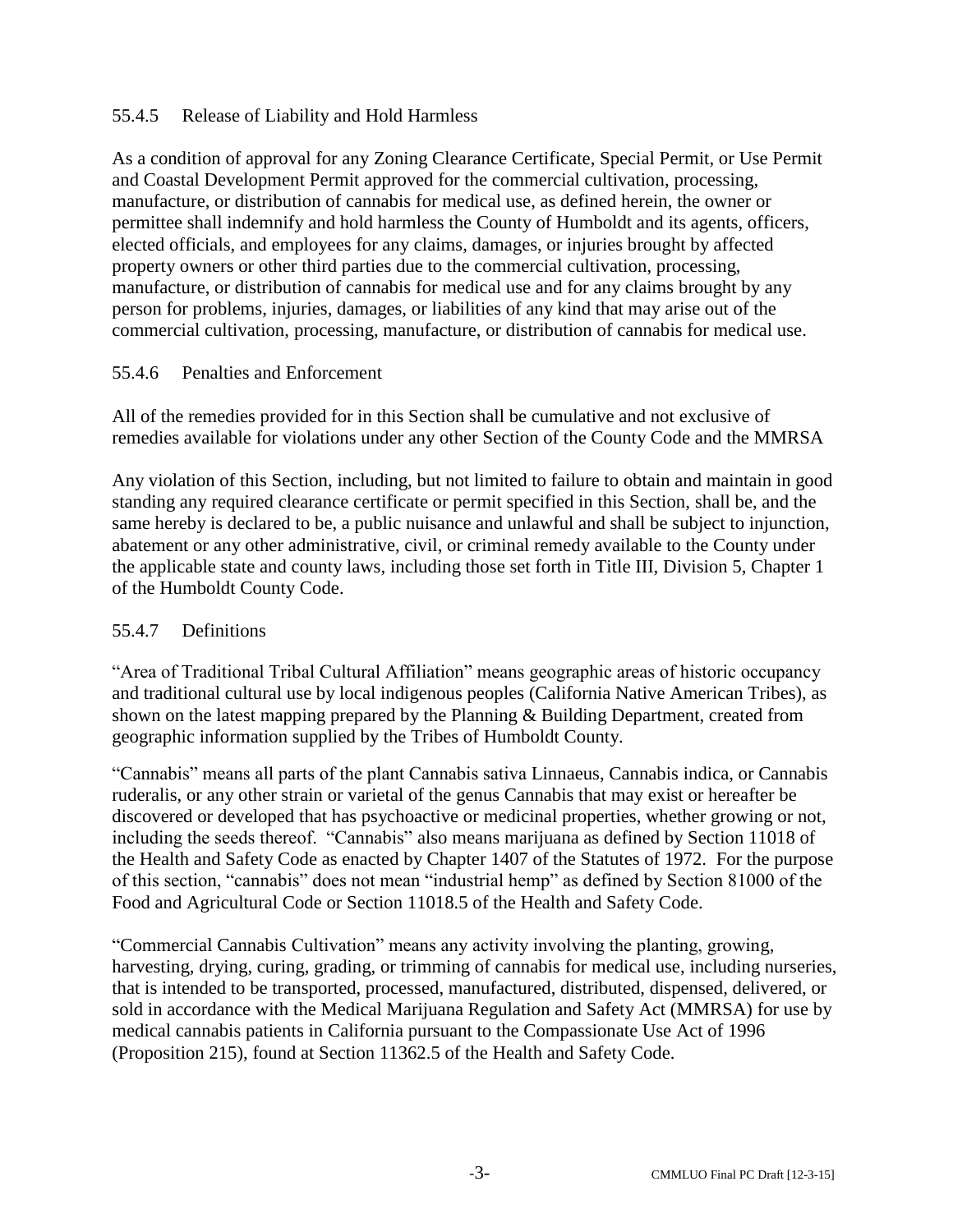"Cultivation Area" the area encompassed by the perimeter surrounding the area within which cannabis plants are cultivated. Where plants are cultivated in separated pots, beds or plots, the cumulative total surface area of all such pots, beds or plots, and the surface area underneath the maximum anticipated extent of vegetative growth of cannabis plants to be grown in separate pots, beds or plots, used in combination for a single permitted cultivation operation.

"Cultivation site" means the location or a facility where medical cannabis is planted, grown, harvested, dried, cured, graded, or trimmed, or that does all or any combination of those activities, except where drying, curing, grading or trimming is otherwise prohibited.

"Distribution Facility" means the location or a facility where a person licensed with a Type 11 license pursuant to the MMRSA conducts the business of procuring medical cannabis from licensed cultivators or manufacturers for sale to licensed dispensaries, and the inspection, quality assurance, batch testing by a Type 8 licensee, storage, labeling, packaging and other processes prior to transport to licensed dispensaries.

"Indoor" means indoor cultivation using exclusively artificial lighting.

"Licensee" means a person issued a state license under the MMRSA to engage in commercial cannabis activity.

"Manufacturing Facility" means a process whereby the raw agricultural product is transformed into a concentrate, an edible product, or a topical product, and the production, preparation, propagation, or compounding of medical cannabis or medical cannabis products, directly or indirectly, by extraction methods, independently by means of chemical synthesis, or by a combination of extraction and chemical synthesis.

"Mixed-Light" means cultivation using a combination of natural and supplemental artificial lighting at a maximum threshold as set forth in performance standards in Section 55.4.11 (t), et seq. of this ordinance, or as to be determined by the Department of Food and Agriculture, whichever is less.

"Nursery" means a licensee that produces only clones, immature plants, seeds, and other agricultural products for retail or wholesale sale, used specifically for the planting, propagation, and cultivation of medical cannabis.

"Outdoor" means outdoor cultivation using no artificial lighting.

"Person" means an individual, firm, partnership, joint venture, association, corporation, limited liability company, estate, trust, business trust, receiver, syndicate, or any other group or combination acting as a unit and includes the plural as well as the singular number.

"Premises" means a legal parcel compliant with the Subdivision Map Act, or a leasehold interest in agricultural land for agricultural purposes of outdoor or mixed-light cultivation or processing of medical cannabis, or space in an industrial or commercial building for purposes of indoor cultivation, processing, manufacture, or distribution of medical cannabis.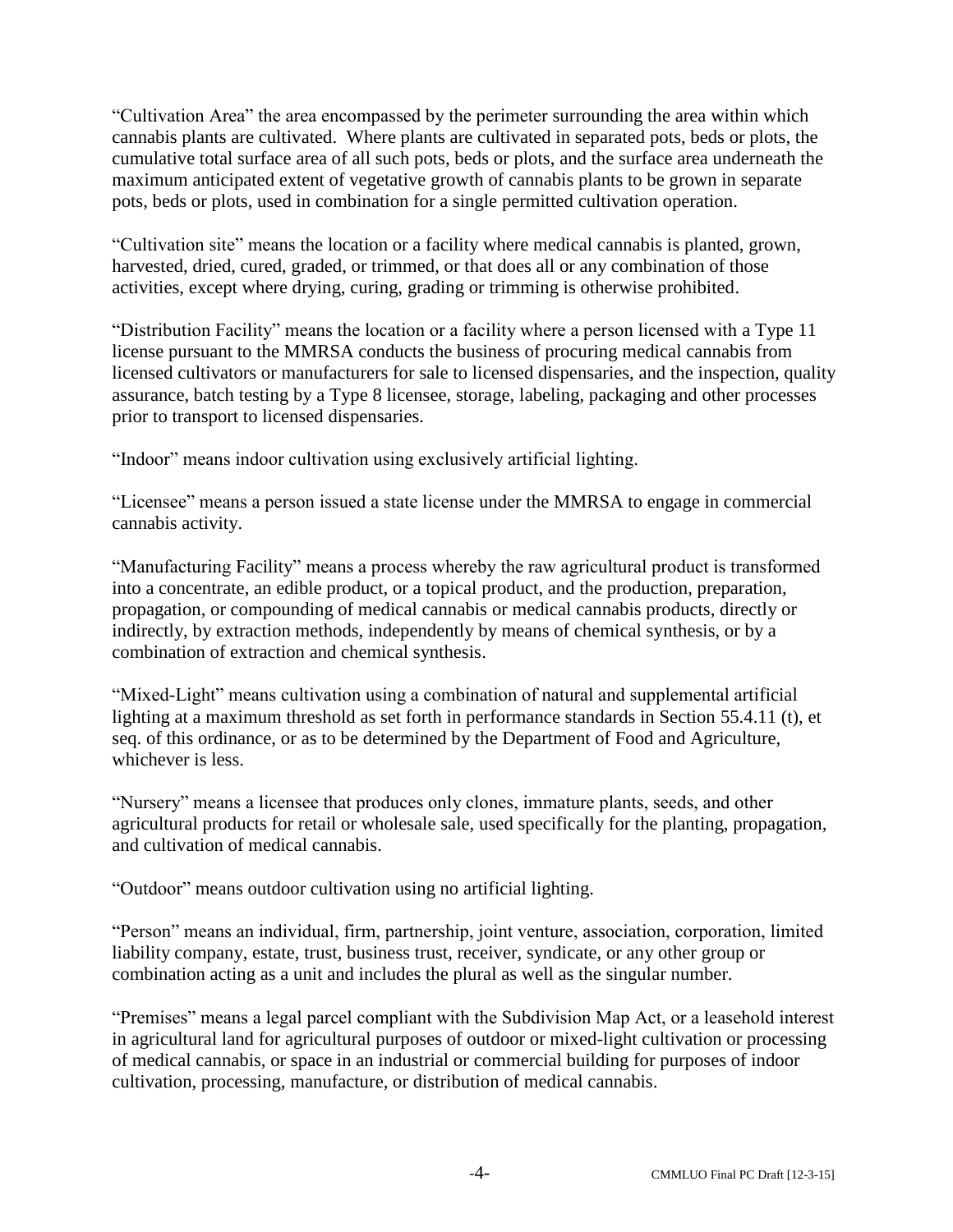"Processing Facility" means the location or facility where medical cannabis is dried, cured, graded, trimmed, and/or packaged by or under the control of one or more licensed cultivators, at a location separate from the cultivation site where the medical cannabis is grown and harvested.

"State license," "license," or "registration" means a state license issued pursuant to the MMRSA.

"Tribal Cultural Resources" means sites, features, places, cultural landscapes, sacred places, and objects with cultural value to a California Native American tribe, including unique archaeological resources and historical resources as described under sections 21074, 21083.2(g), and 21084.1 of the Public Resources Code, respectively. Tribal Cultural Resource shall also include sites or resources identified by the tribe through an action of the Tribal Council or equivalent body.

"Tribal Lands" means land within the boundaries of a Reservation or Rancheria, including land held in trust by the United States of America, land owned by the Tribe associated with that Reservation or Rancheria, fee parcels owned by members of the Tribe associated with that Reservation or Rancheria, and fee parcels owned by non-tribal members.

# 55.4.8 General Provisions

This section applies to all facilities and activities involved in the Commercial Cultivation, Processing, Manufacture, or Distribution of cannabis for medical use, as defined in this Section.

- 55.4.8.1 All commercial cultivation, processing, manufacture, or distribution of cannabis for medical use shall operate in compliance with this Section, as well as all applicable state and local laws.
- 55.4.8.2 Outdoor and Mixed Light commercial cultivation of cannabis for medical use shall be allowed in specifically enumerated zones in which general agriculture is a principally permitted use, or a conditional use, only with a Zoning Clearance Certificate, Special Permit, or Use Permit issued pursuant to Sections 312-2.1 or 312- 3.1 of the Humboldt County Code. Inside the Coastal Zone, zoning districts where the Outdoor and Mixed-Light commercial cultivation of cannabis for medical use may be located are RA, AE, TC, and TPZ (within any 3 acre conversion exemption area), subject to the conditions and limitations set forth in this Section.
- 55.4.8.3 In the CG, MB, ML, MG zoning districts, indoor commercial cultivation of cannabis for medical use shall be principally permitted subject to the conditions and limitations set forth in this Section, provided there is sufficient on-grid electrical power and municipal water or permitted well water available to meet the demand of the indoor cultivation site. In AE zones, indoor commercial cultivation of cannabis for medical use may occur as a principally permitted use or with a Use Permit, pursuant to the "indoor" parcel size and cultivation area provisions described in the table of permit types, and subject to the conditions and limitations set forth in this Section.
- 55.4.8.4 Processing Facilities for commercial cannabis for medical use shall be a conditionally permitted use inside the Coastal Zone in zoning districts CG, MB, ML,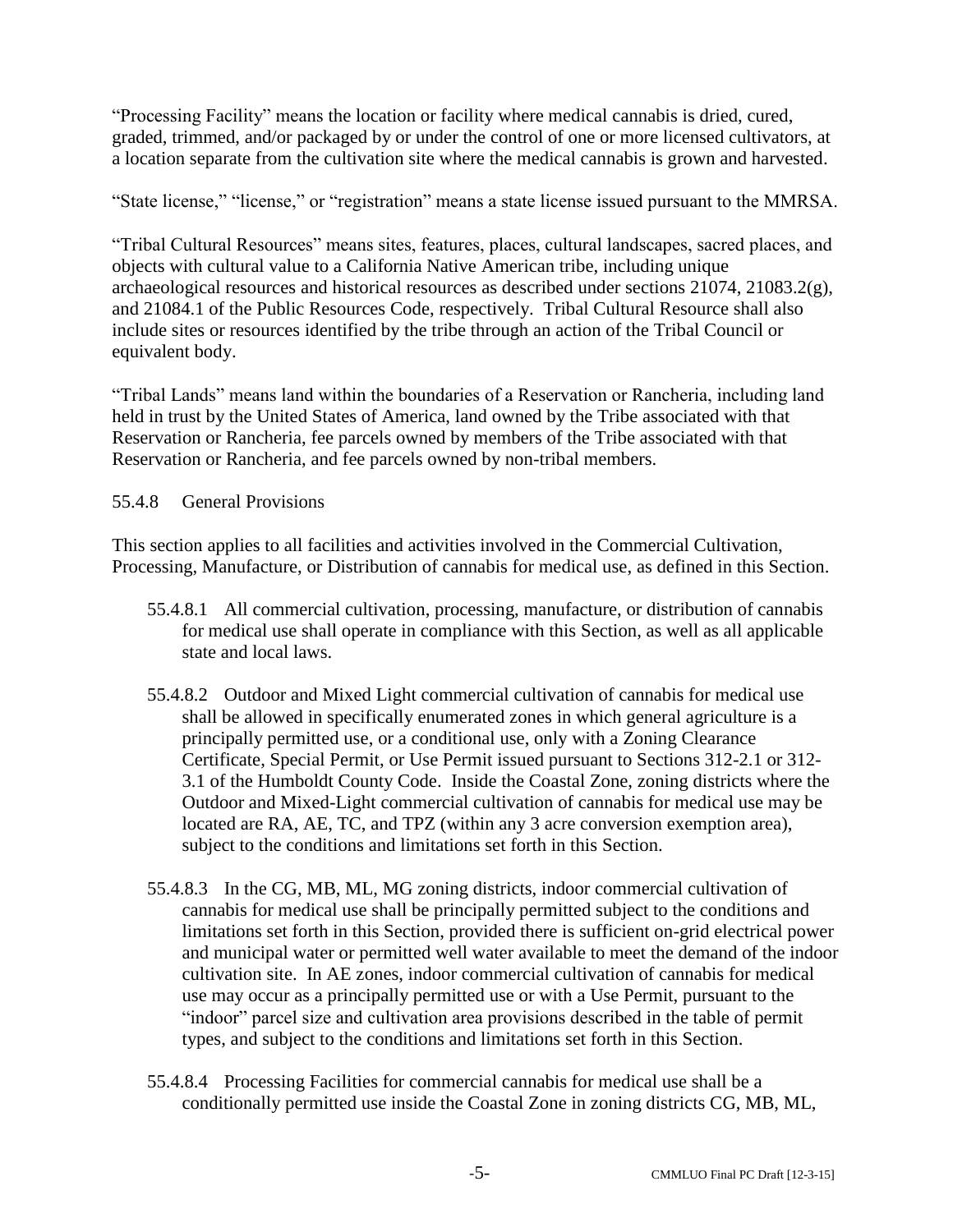MG, and AE, subject to a Use Permit and the conditions and limitations set forth in this Section.

- 55.4.8.5 Manufacturing of commercial cannabis for medical use shall be a conditionally permitted use inside the Coastal Zone in zoning districts CG, MB, ML, and MG, subject to a Use Permit and the conditions and limitations set forth in this Section.
- 55.4.8.6 Wholesale Distribution Facilities for commercial cannabis for medical use shall be a conditionally permitted use inside the Coastal Zone only in zoning districts CG, MB, ML, and MG, subject to a Use Permit and the conditions and limitations set forth in this Section.
- 55.4.8.7 Nurseries, as defined herein, producing commercial cannabis nursery products for retail sale shall be a conditionally permitted use inside the Coastal Zone in zoning districts CG, ML, MG, and MB, subject to a Use Permit and the conditions and limitations set forth in this Section. Nurseries producing commercial cannabis nursery products for bulk wholesale sale or to supply retail nursery outlets held under the same license shall be a conditionally permitted use in the AE zoning district, subject to a Use Permit and the conditions and limitations set forth in this Section.
- 55.4.8.8 Other than as enumerated in this Section, the commercial cultivation, processing, manufacture or distribution of cannabis for medical use in any other zoning district inside the Coastal Zone of County of Humboldt is prohibited.
- 55.4.8.9 The fact that an applicant possesses other types of state or county or city permits, licenses or other entitlements does not exempt the applicant from the requirement of obtaining a Coastal Development Permit and a Zoning Clearance Certificate, Special Permit, or Use Permit from the County of Humboldt to engage in the commercial cultivation, processing, manufacture, or distribution of cannabis for medical use within the jurisdiction of the County.
- 55.4.8.10 No more than four commercial cannabis activity permits of any type enumerated in Sections 55.4.8.2 through 55.4.8.7 of this ordinance may be issued to a single person, as defined herein. For purposes of this limitation, any natural person who owns or controls any interest, directly or indirectly, in a firm, partnership, joint venture, association, cooperative, collective, corporation, limited liability company, estate, trust, business trust, receiver, syndicate, or any other group or combination acting as a unit, shall be collectively considered a single person with those entities.

# 55.4.9 Permit Types

The type of Zoning Clearance Certificate, Special Permit, or Use Permit that shall be required in order to engage in the commercial cultivation of cannabis for medical use shall be determined by the size and zoning classification of the parcel on which the activity is to be conducted and the type of state license required for that operation pursuant to the MMRSA, in accordance with the following chart: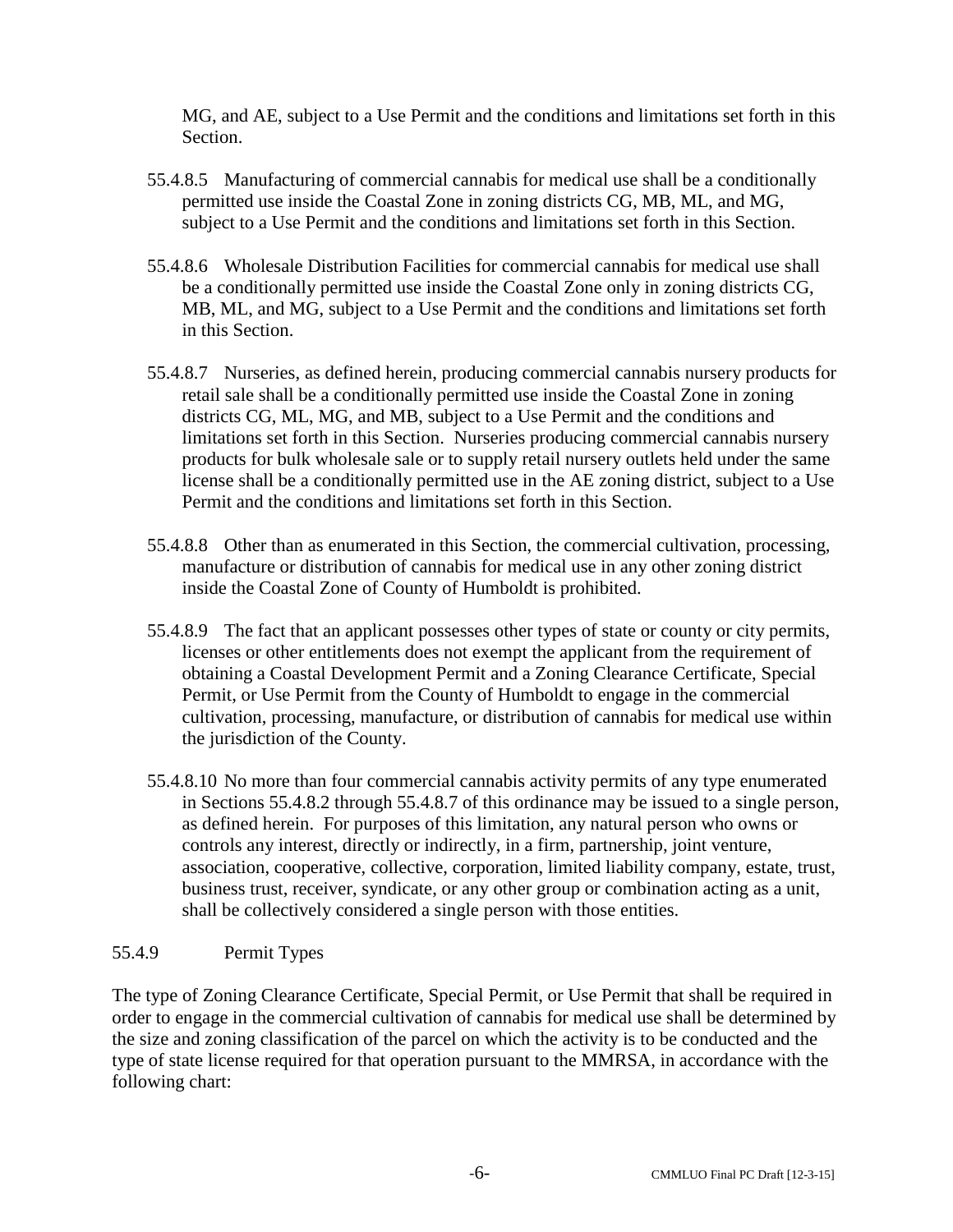# **Table of Humboldt County Commercial Cannabis Cultivation Permit Types – Coastal Zone**

| In the Coastal Zone, with a Zoning Clearance Certificate or permit type specified below, Outdoor and<br>Mixed-Light cultivation is permitted on all 'Agricultural Land' or in zones in which 'General Agriculture' is a<br>principal permitted use (RA, AE, TC, or TPZ) |                             |                                         |                                   |  |
|-------------------------------------------------------------------------------------------------------------------------------------------------------------------------------------------------------------------------------------------------------------------------|-----------------------------|-----------------------------------------|-----------------------------------|--|
|                                                                                                                                                                                                                                                                         | <b>Parcel Size</b>          | <b>Permit Tier</b>                      | <b>Cultivated Area Size Limit</b> |  |
|                                                                                                                                                                                                                                                                         | less than 1 acre            | <b>I - Zoning Clearance Certificate</b> | $100$ sq ft                       |  |
|                                                                                                                                                                                                                                                                         | $1 - 5$ acres               |                                         | $200$ sq ft                       |  |
|                                                                                                                                                                                                                                                                         | $0 - 5$ acres               | III - Use Permit                        | >200 - 43,560 sq ft               |  |
|                                                                                                                                                                                                                                                                         | > 5 acres to 10<br>acres    | <b>I - Zoning Clearance Certificate</b> | up to 3,000 sq ft                 |  |
|                                                                                                                                                                                                                                                                         |                             | <b>III - Use Permit</b>                 | >3,000 - 43,560 sq ft             |  |
|                                                                                                                                                                                                                                                                         | $>10$ acres to 30<br>acres  | <b>I - Zoning Clearance Certificate</b> | up to 5,000 sq ft                 |  |
| <b>OUTDOOR</b>                                                                                                                                                                                                                                                          |                             | <b>II - Special Permit</b>              | 5,000 - 10,000 sq ft              |  |
|                                                                                                                                                                                                                                                                         |                             | III - Use Permit                        | >10,000 - 43,560 sq ft            |  |
|                                                                                                                                                                                                                                                                         | > 30 acres to 320<br>acres  | <b>I - Zoning Clearance Certificate</b> | up to 10,000 sq ft                |  |
|                                                                                                                                                                                                                                                                         |                             | <b>II - Special Permit</b>              | 10,000 - 20,000 sq ft             |  |
|                                                                                                                                                                                                                                                                         |                             | III - Use Permit                        | >20,000 - 43,560 sq ft            |  |
|                                                                                                                                                                                                                                                                         | $>$ 320 acres +             | <b>I - Zoning Clearance Certificate</b> | up to 20,000 sq ft                |  |
|                                                                                                                                                                                                                                                                         |                             | III - Use Permit                        | >20,000 - 43,560 sq ft            |  |
|                                                                                                                                                                                                                                                                         | less than 1 acre            | <b>I - Zoning Clearance Certificate</b> | $100$ sq ft                       |  |
|                                                                                                                                                                                                                                                                         | $1 - 5$ acres               |                                         | $200$ sq ft                       |  |
|                                                                                                                                                                                                                                                                         | $0 - 5$ acres               | III - Use Permit                        | >200 - 22,000 sq ft               |  |
|                                                                                                                                                                                                                                                                         | $>$ 5 acres to 10<br>acres  | <b>I - Zoning Clearance Certificate</b> | up to 3,000 sq ft                 |  |
|                                                                                                                                                                                                                                                                         |                             | <b>III - Use Permit</b>                 | >3,000 - 22,000 sq ft             |  |
| MIXED-LIGHT                                                                                                                                                                                                                                                             | $>$ 10 acres to 30<br>acres | <b>I - Zoning Clearance Certificate</b> | up to 5,000 sq ft                 |  |
|                                                                                                                                                                                                                                                                         |                             | <b>II - Special Permit</b>              | 5,000 - 10,000 sq ft              |  |
|                                                                                                                                                                                                                                                                         |                             | III - Use Permit                        | >10,000 - 22,000 sq ft            |  |
|                                                                                                                                                                                                                                                                         | > 30 acres to 320<br>acres  | <b>I - Zoning Clearance Certificate</b> | up to 10,000 sq ft                |  |
|                                                                                                                                                                                                                                                                         |                             | <b>II - Special Permit</b>              | 10,000 - 22,000 sq ft             |  |
|                                                                                                                                                                                                                                                                         | > 320 acres +               | <b>I - Zoning Clearance Certificate</b> | up to 22,000 sq ft                |  |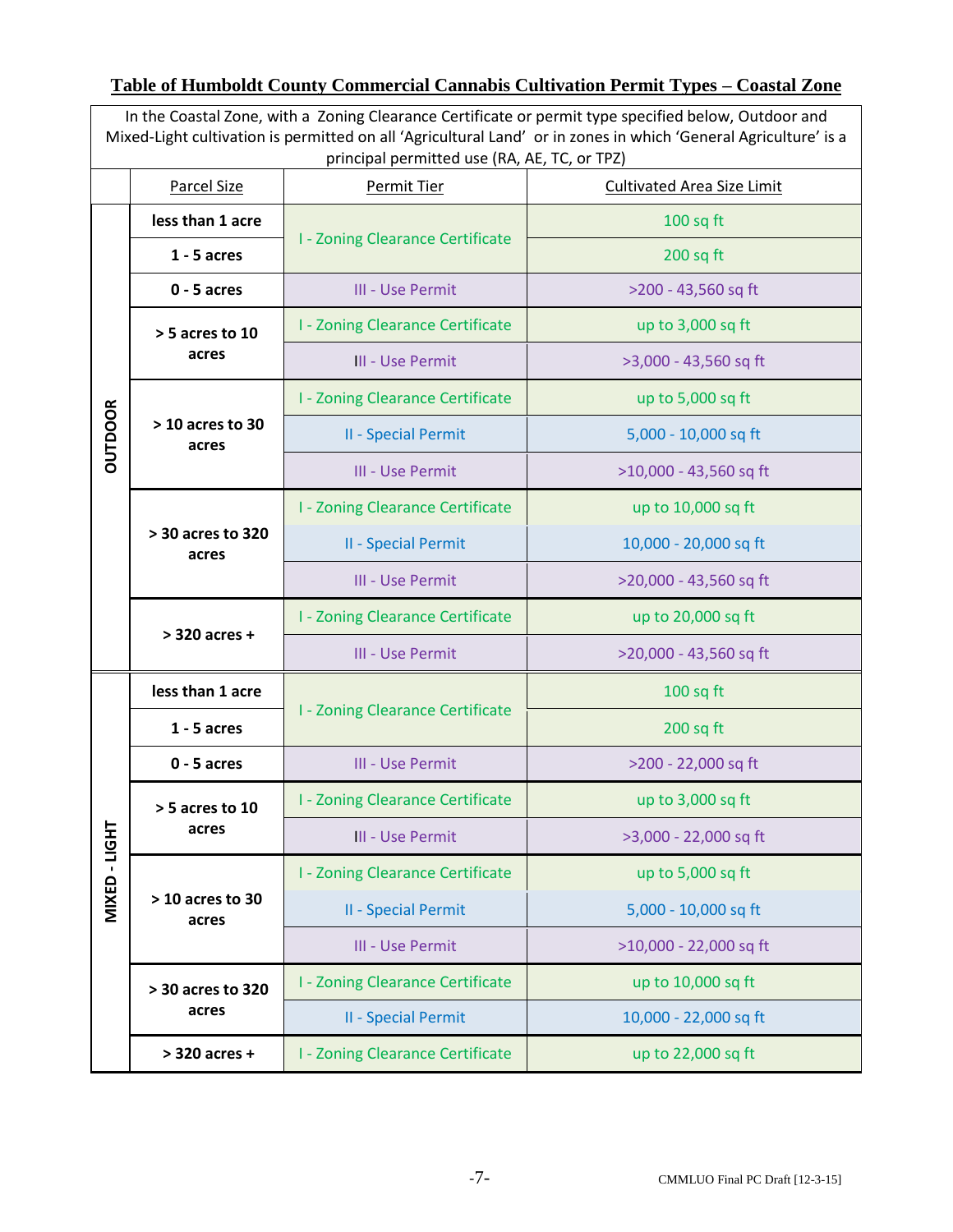Indoor Cultivation permitted in AE Zones with on-grid power and non-diversionary source of water with Zoning Clearance Certificate or permit type specified below.

| <b>INDOOR-AE</b>                                                                                                                                                         | less than 1 acre                                                           |                                         | $100$ sq ft            |  |
|--------------------------------------------------------------------------------------------------------------------------------------------------------------------------|----------------------------------------------------------------------------|-----------------------------------------|------------------------|--|
|                                                                                                                                                                          | $1 - 5$ acres                                                              | <b>I - Zoning Clearance Certificate</b> | $200$ sq ft            |  |
|                                                                                                                                                                          | $0 - 5$ acres                                                              | III - Use Permit                        | >200 - 22,000 sq ft    |  |
|                                                                                                                                                                          | > 5 acres to 10 acres                                                      | <b>I - Zoning Clearance Certificate</b> | up to 3,000 sq ft      |  |
|                                                                                                                                                                          |                                                                            | III - Use Permit                        | >3,000 - 22,000 sq ft  |  |
|                                                                                                                                                                          | > 10 acres to 30 acres                                                     | <b>I - Zoning Clearance Certificate</b> | up to 5,000 sq ft      |  |
|                                                                                                                                                                          |                                                                            | <b>II - Special Permit</b>              | 5,000 - 10,000 sq ft   |  |
|                                                                                                                                                                          |                                                                            | III - Use Permit                        | >10,000 - 22,000 sq ft |  |
|                                                                                                                                                                          | > 30 acres to 320 acres                                                    | <b>I - Zoning Clearance Certificate</b> | up to 10,000 sq ft     |  |
|                                                                                                                                                                          |                                                                            | II - Special Permit                     | 10,000 - 22,000 sq ft  |  |
|                                                                                                                                                                          | $>$ 320 acres +                                                            | <b>I - Zoning Clearance Certificate</b> | up to 22,000 sq ft     |  |
| Indoor Cultivation Permitted in CG, MB, ML and MG Zones with on-grid power and non-diversionary source<br>of water with zoning clearance or permit type specified below. |                                                                            |                                         |                        |  |
| <b>INDOOR</b>                                                                                                                                                            | Must be within footprint<br>of structure allowed<br>within applicable zone | I - Zoning Clearance Certificate        | up to 22,000 sq ft     |  |

Applications for any clearance or permit listed in the above chart shall be processed in accordance with the procedures set forth in Title III, Chapter 2, beginning with Section 312-1 of the Humboldt County Code.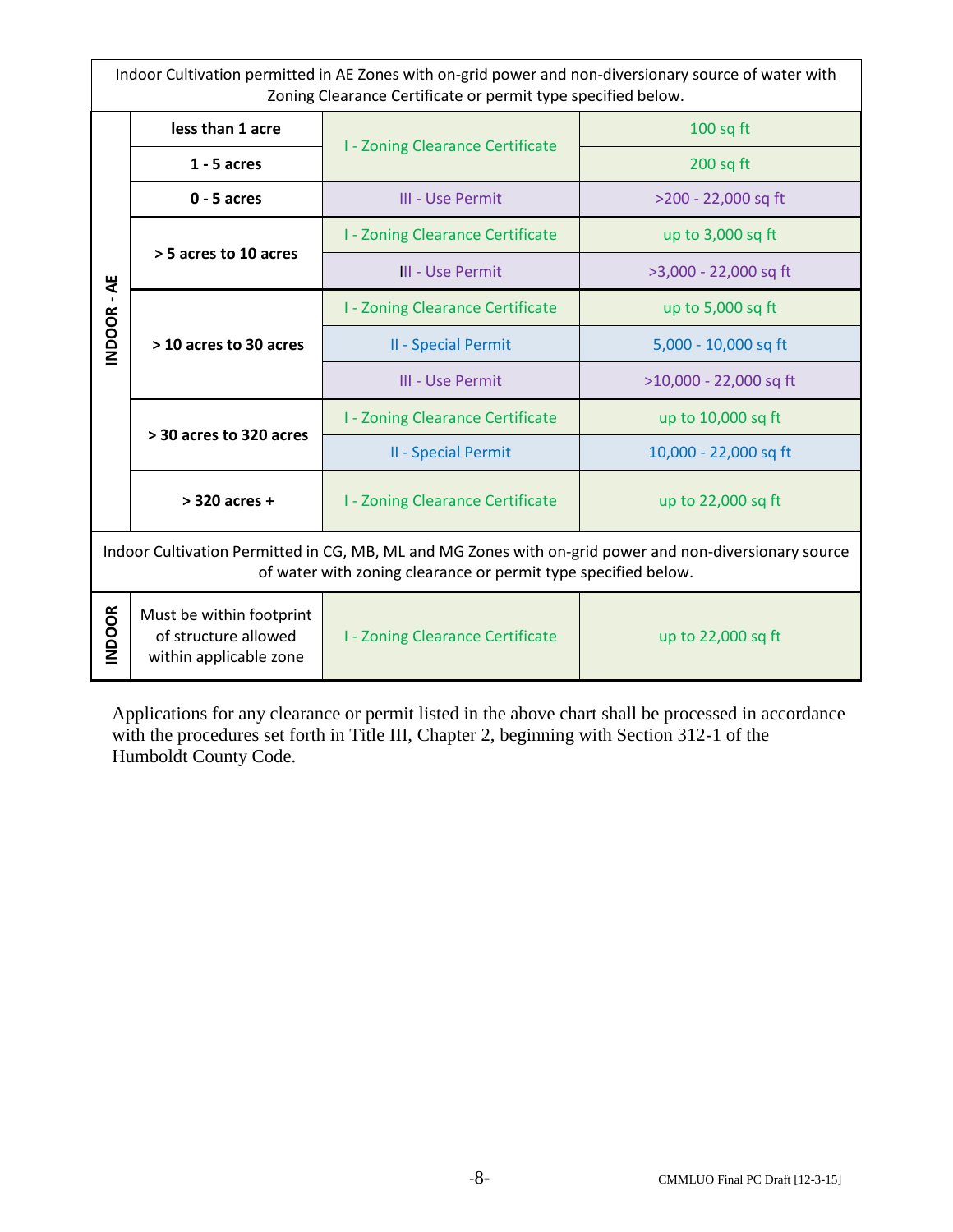55.4.9.1 Processing of cannabis that is cultivated pursuant to a Zoning Clearance Certificate may occur at the cultivation site if the Processing Performance Standards and Employee Safety Practices enumerated in section 55.4.11(o) thru (s) below are met. Processing for cultivation requiring a Special Permit or Use Permit will be considered in the Use Permit application. All processing that will not occur at the cultivation site is subject to a Use Permit application. Processing may occur in all of those zones where indoor and outdoor cultivation may occur.

55.4.9.2 Multiple applicants may obtain a Zoning Clearance Certificate for outdoor cultivation, mixed-light cultivation, or both on one legal parcel so long as the cumulative cultivation area is within one contiguous cultivation footprint that does not exceed the total cultivation area size limits set forth in section 55.4.9.

55.4.9.3 A combination of the permit types that may be allowed in the same zone (e.g. outdoor and mixed light cultivation, or indoor cultivation and processing) that are for a total area equal to or less than the cultivated area size limit for the size of the underlying parcel for those permit types, may be processed with a single Zoning Clearance Certificate application. Permitting for a combination of permit types that is larger than the area that may be processed with a Zoning Clearance Certificate, or may be processed with a single Special Permit or Conditional Use Permit, as applicable.

# 55.4.9.4 Pre-Application Registration of Existing Cultivation Site

All operators of existing cultivation sites seeking recognition of cultivation activities that occurred on or before January 1, 2016, for purposes of obtaining a Zoning Clearance Certificate or discretionary permit for ongoing commercial cannabis cultivation for medical use pursuant to the CMMLUO shall register with the County of Humboldt Department of Planning & Building within 180 days of the effective date of this ordinance. Registration shall be on a form provided by the Planning Department that shall include the name and contact information of the operator, the address and/or Assessor's Parcel Number of the property where the cultivation site is located, the name and address of the property owner of the parcel, the approximate latitude and longitude coordinates of the cultivation site, and the approximate area (in square feet) under cultivation on or before January 1, 2016. Registrants shall provide sufficient documentation of prior cultivation activity. Registrants shall receive information about their options for obtaining a Zoning Clearance Certificate, Special Permit, or Use Permit as necessary for the commercial cultivation of cannabis for medical use to comply with the MMRSA. Registrants may also be eligible to receive a certificate of good standing from the County of Humboldt for purposes of obtaining priority processing of state license applications, pursuant to the MMRSA, Business and Professions Code Section 19321 (c).

# 55.4.9.5 Applications for Commercial Cannabis Activity on Tribal Land

Commercial cannabis activity shall only be allowed on Tribal Lands with the express approval of the Tribe.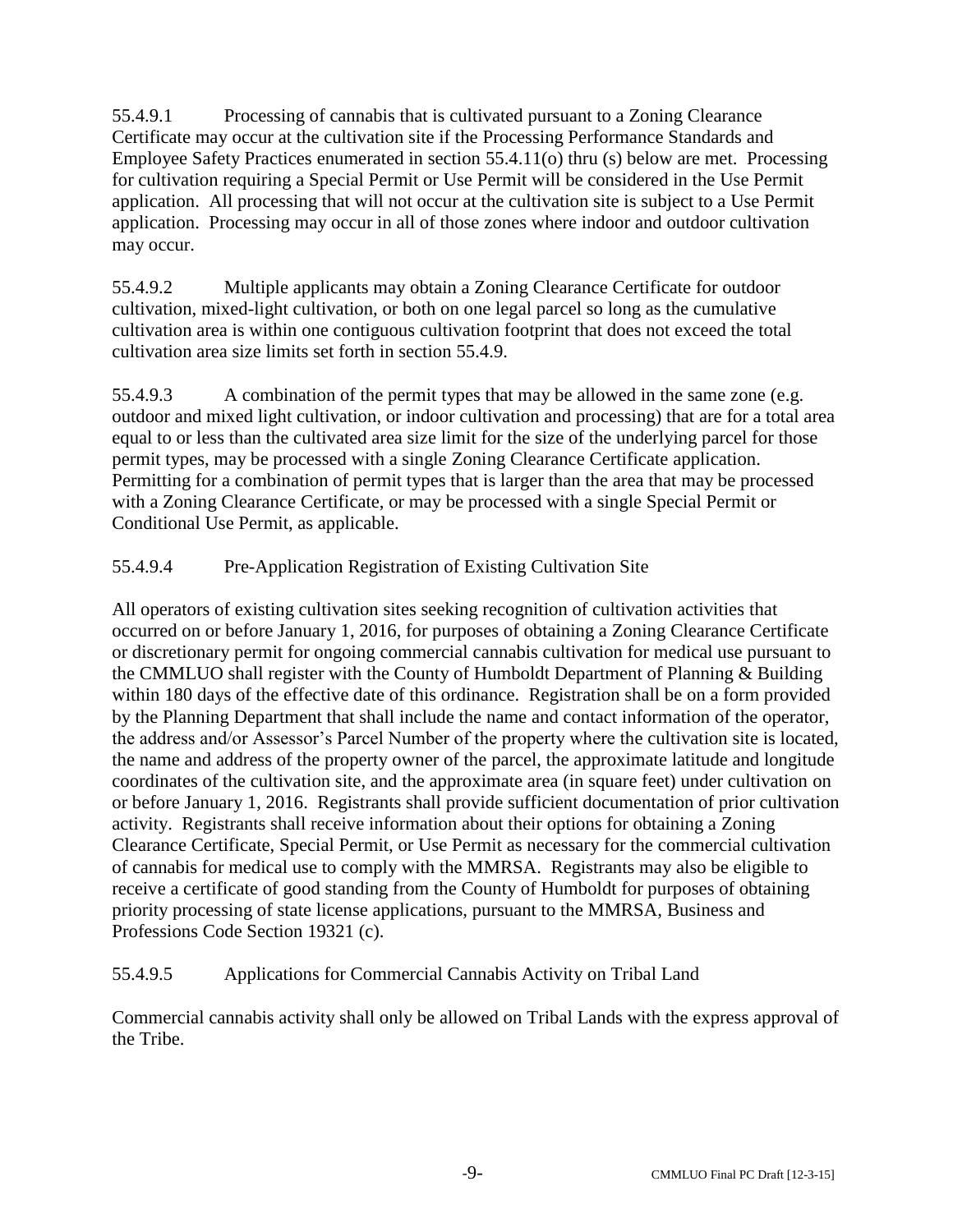#### 55.4.10. Application Requirements for All CMMLUO Clearances or Permits

- a) The name, contact address and phone number(s) of the applicant.
- b) If the applicant is not the record title owner of parcel, written consent of the owner for the application with original signature and notary acknowledgement.
- c) Site plan showing the entire parcel, including easements, streams and other surface water features, and the location and area for cultivation on the parcel with dimensions of the area for cultivation and setbacks from property lines. The site plan shall also include all areas of ground disturbance or surface water disturbance associated with cultivation activities, including: access roads, water diversions, culverts, ponds, dams, graded flats, and other related features. If the area for cultivation is within  $\frac{1}{4}$  mile (1,320 ft.) of a school, school bus stop, church or other place of religious worship, public park, or Tribal Cultural Resource, the site plan shall include dimensions showing that the distance from the location of such features to the nearest point of the cultivation area is at least 600 feet.
- d) A cultivation and operations plan that meets or exceeds minimum legal standards for water storage, conservation and use; drainage, runoff and erosion control; watershed and habitat protection; and proper use and storage of fertilizers, pesticides, and other regulated products to be used on the parcel, and a description of cultivation activities (outdoor, indoor, mixed light), the approximate date(s) cannabis cultivation activities have been conducted on the parcel prior to the effective date of this ordinance, if applicable, and schedule of activities during each month of the growing and harvesting season.
- e) Copy of the statement of water diversion, or other permit, license or registration filed with the State Water Resources Control Board, Division of Water Rights, if applicable.
- f) Description of water source, irrigation plan, and projected water usage.
- g) Copy of Notice of Intent and Monitoring Self-Certification and other documents filed with the North Coast Regional Water Quality Control Board demonstrating enrollment in Tier 1, 2 or 3, North Coast Regional Water Quality Control Board Order No. 2015- 0023, or any substantially equivalent rule that may be subsequently adopted by the County of Humboldt or other responsible agency.
- h) If any on-site or off-site component of the cultivation facility, including access roads, water supply, grading or terracing impacts the bed or bank of any stream or other watercourse, a copy of the Streambed Alteration Permit obtained from the Department of Fish & Wildlife.
- i) If the source of water is a well, a copy of the County well permit, if applicable.
- j) If the parcel is zoned TC or TPZ, or involves the conversion of timberland as defined under section 4526 of the Public Resources Code, a copy of a less-than-3-acre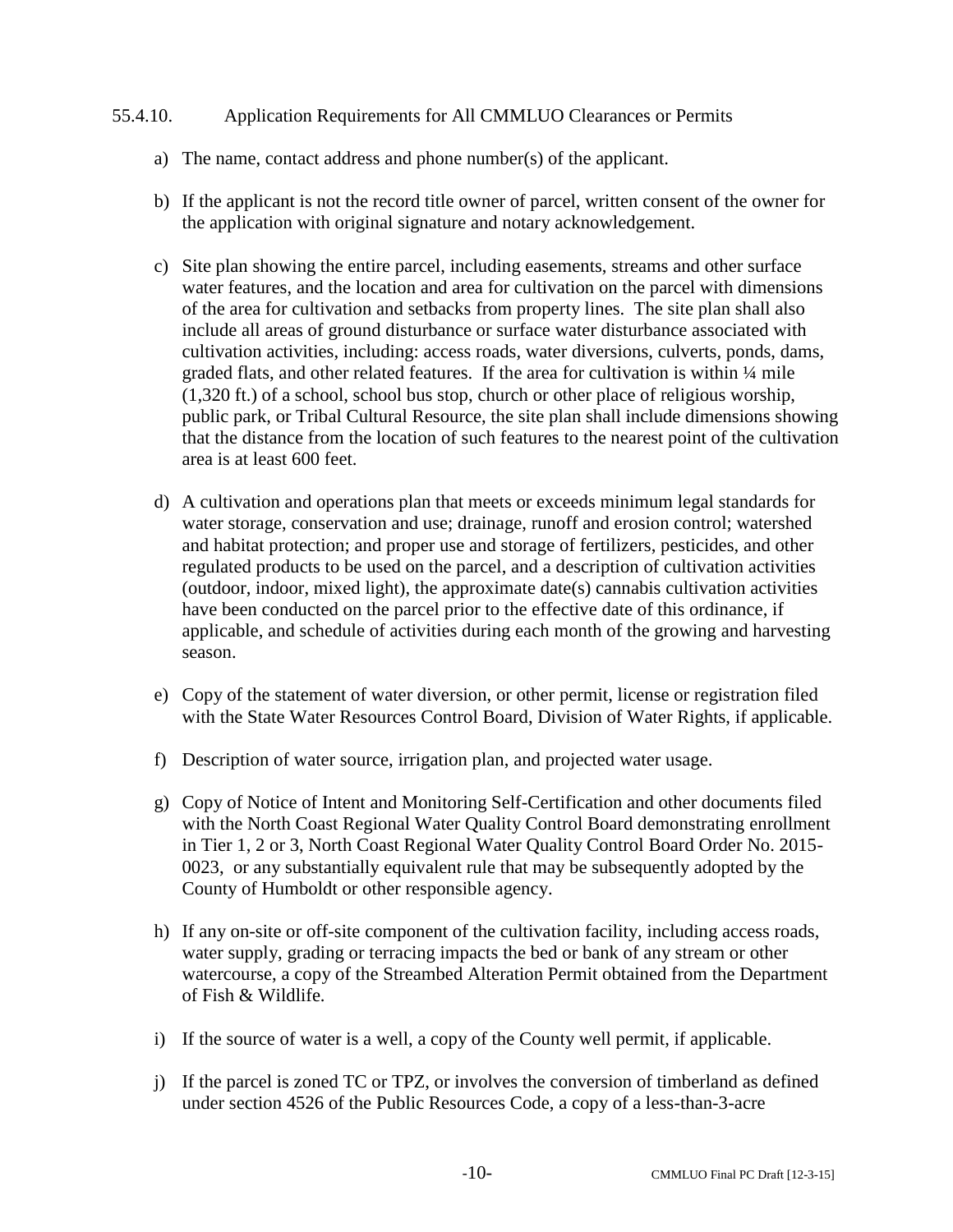conversion exemption or timberland conversion permit, approved by the California Department of Forestry and Fire Protection (CAL-FIRE).

- k) Consent for onsite inspection of the parcel by County officials at prearranged date and time in consultation with the applicant prior to issuance of any clearance or permit, and once annually thereafter.
- l) For indoor cultivation facilities, identify the source of electrical power and plan for compliance with applicable Building Codes.
- m) Acknowledge that the county reserves the right to engage with local Tribes before consenting to the issuance of any clearance or permit, if cultivation operations occur within an Area of Traditional Tribal Cultural Affiliation, as defined herein. This process will follow current departmental referral protocol, including engagement with the Tribe(s) through coordination with their Tribal Historic Preservation Officer (THPO) or other tribal representatives. This procedure shall be conducted similar to the protocols outlined under SB 18 (Burton) and AB 52 (Gatto), which describe "government to government" consultation, through tribal and local government officials and their designees. During this process, the tribe may request that operations associated with the clearance or permit be designed to avoid, minimize or mitigate impacts to Tribal Cultural Resources, as defined herein. Examples include, but are not limited to: conducting a site visit with the THPO or their designee to the existing or proposed cultivation site, requiring that a professional cultural resources survey be performed, or requiring that a tribal cultural monitor be retained during project-related ground disturbance within areas of sensitivity or concern. The county shall request that a records search be performed through the California Historical Resources Information System (CHRIS).
- 55.4.11 Performance Standards for all CMMLUO Cultivation and Processing Operations
	- a) Cannabis cultivation and other commercial cannabis activity shall be conducted in compliance with all laws, except if upon inspection for the initial application, violations of any building or other health, safety, or other state or county statute, ordinance, or regulation are discovered, compliance with a written approved compliance agreement signed by the applicant and the relevant enforcement agency or agencies, to abate or cure violations at the earliest feasible date, but in no event no more than two (2) years of date of issuance of a provisional clearance or permit. Applicants shall provide plans for curing such violations to the Planning  $&$  Building Department within one (1) year of issuance of the provisional clearance or permit. Once the violations are cured, the permit will no longer be provisional. The violations subject to a compliance agreement pursuant to this paragraph shall be related to land conversion, on-site grading, electricity usage, water usage, agricultural discharges, and similar matters and limited to those improvements, facilities, buildings and sites that are used for commercial cannabis activity and shall not extend to personal residences or other structures that are not used for commercial cannabis activity. The terms of the compliance agreement may be appealed pursuant to section 55.4.13 below, except the Planning Commission, and not the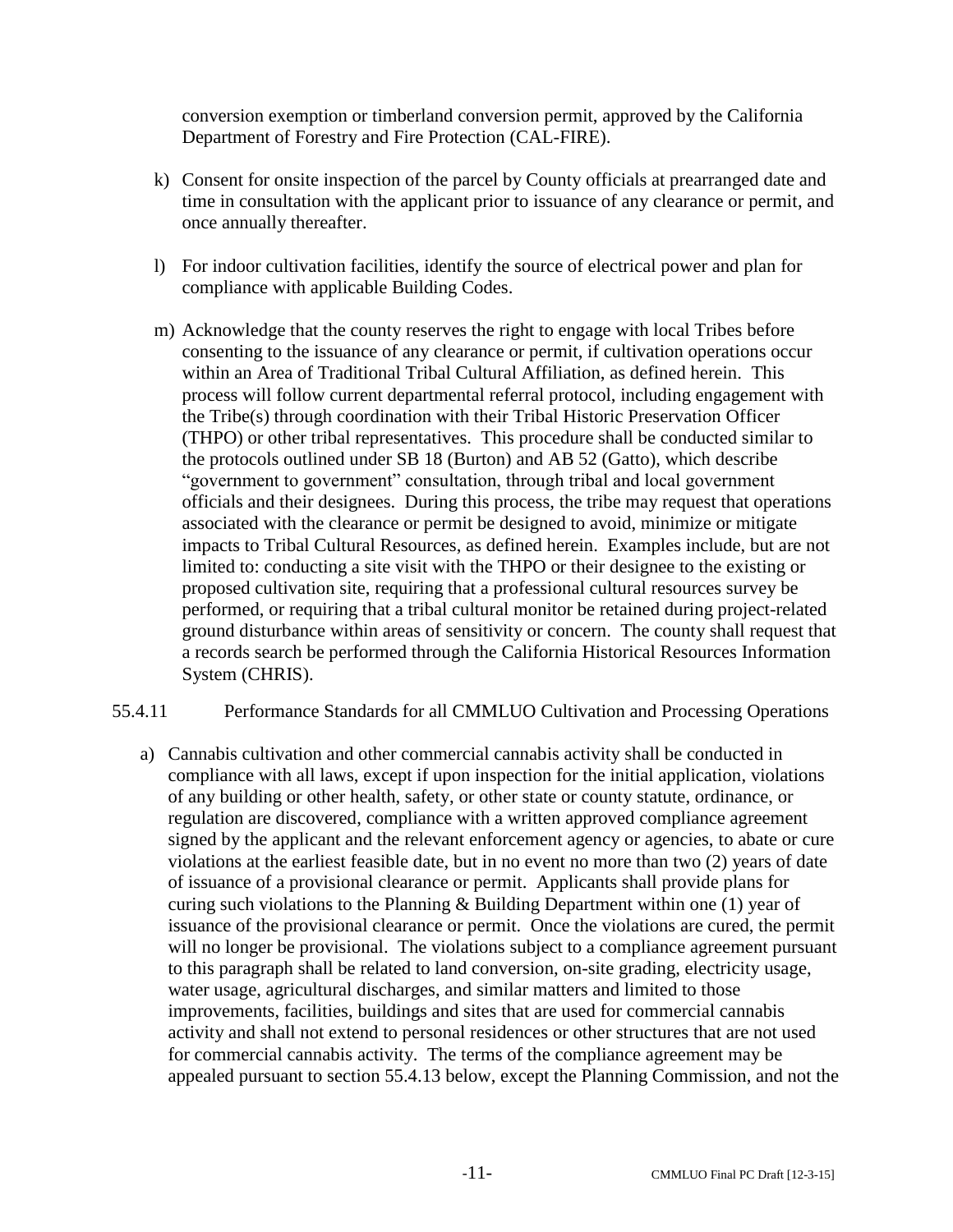Zoning Administrator, shall act as Hearing Officer, and shall make a determination within thirty (30) days of the conclusion of the hearing.

- b) Possession of a current, valid required license, or licenses, issued by any agency of the State of California in accordance with the MMRSA, and regulations promulgated thereunder, as soon as such licenses become available.
- c) Compliance with all statutes, regulations and requirements of the California State Water Resources Control Board, Division of Water Rights, at a minimum to include a statement of diversion of surface water from a stream, river, underground stream, or other watercourse required by Water Code Section 5101, or other applicable permit, license, or registration.
- d) The area of cannabis cultivation shall be located as shown on the application site plan, set back at least 30 feet from any property line, and 600 feet from any School, School Bus Stop, Church or other Place of Religious Worship, Public Park, or Tribal Cultural Resources. The minimum setback required from property lines or adjacent uses may be waived or reduced with the express consent of the adjacent property owner and occupant. Cultivation areas and associated facilities shall observe all required setbacks from watercourses, wetlands and Environmentally Sensitive Habitat Areas, as described within sections 313-33 and 313-38 of the code, as well as applicable resource protection policies and standards of the Local Coastal Plan. For purposes of this section, where enhanced, reduced, or modified watercourse or wetland setbacks have been agreed to by the operator and RWQCB under enrollment pursuant to NCRWQB Order No. 2015-0023 and/or preparation of a Water Resources Protection Plan, these may control and supersede any setback applied pursuant to 314-61.1.
- e) Maintain enrollment in Tier 1, 2 or 3, certification with the North Coast Regional Water Quality Control Board (NCRWQCB) Order No. 2015-0023, if applicable, or any substantially equivalent rule that may be subsequently adopted by the County of Humboldt or other responsible agency.
- f) For cultivation areas for which no enrollment pursuant to NCRWQB Order No. 2015- 0023, is required by that Order, compliance with the standard conditions applicable to all Tier 1 dischargers.
- g) Comply with the terms of any applicable Streambed Alteration Permit obtained from the Department of Fish & Wildlife.
- h) Comply with the terms of a less-than-3-acre conversion exemption or timberland conversion permit, approved by the California Department of Forestry and Fire Protection (CAL-FIRE).
- i) Consent to an annual on-site compliance inspection, with at least 24 hours prior notice, to be conducted by appropriate County officials during regular business hours (Monday – Friday,  $9:00 \text{ am} - 5:00 \text{ pm}$ , excluding holidays).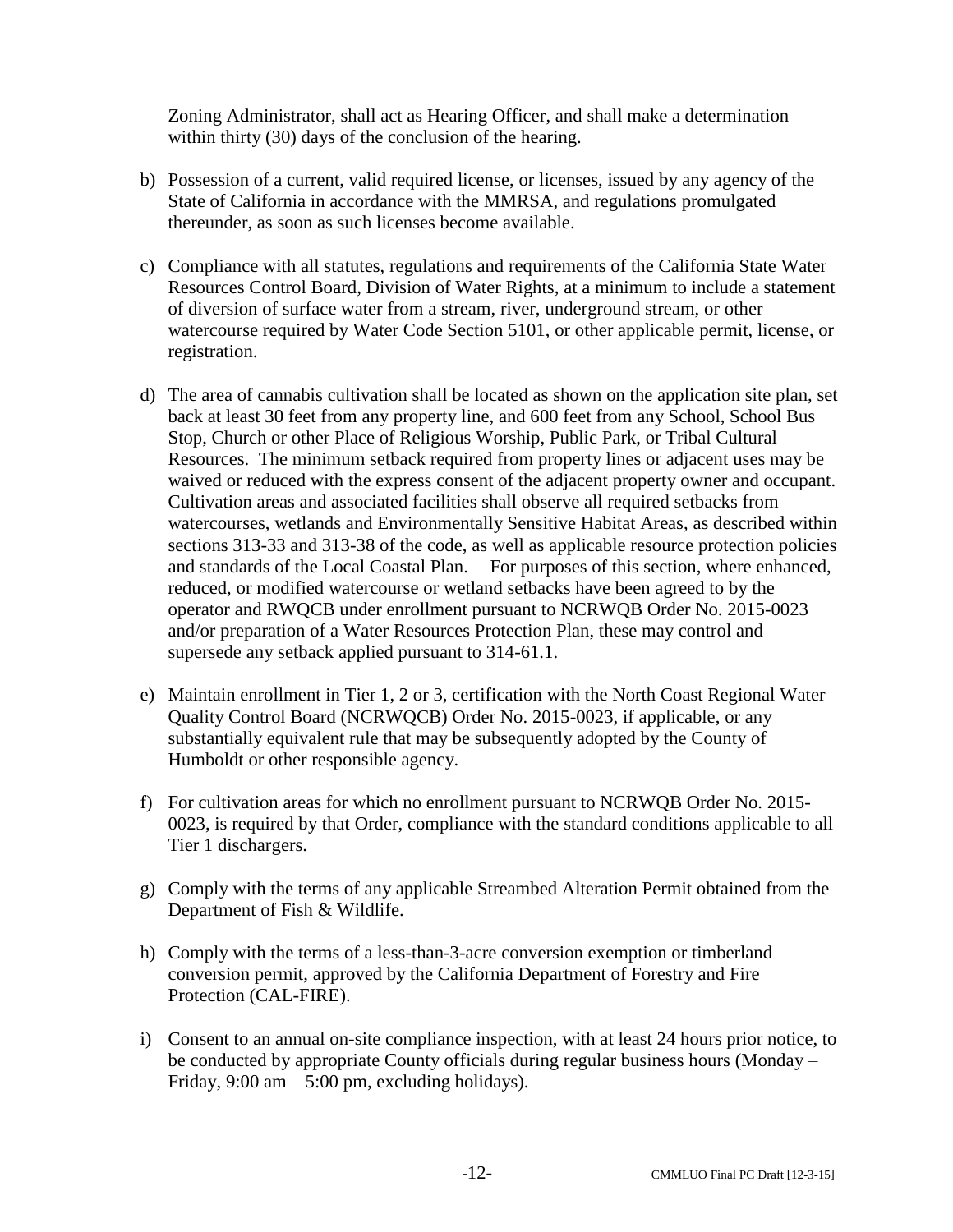- j) Refrain from the improper storage or use of any fuels, fertilizer, pesticide, fungicide, rodenticide, or herbicide. Hazardous materials and wastes from agricultural businesses are regulated by the Humboldt County Environmental Health Division, that administers the Hazardous Materials program as one of the Certified Unified Program Agencies (CUPA). This includes the application, inspection, enforcement, and reporting under the program requirements and standards set by the California Environmental Protection Agency (CalEPA).
- k) Pay all applicable application and annual inspection fees.
- l) Where surface water diversion provides any part of the water supply for irrigation of cannabis cultivation, the applicant shall either: 1) consent to forebear from any such diversion during the period from May  $15<sup>th</sup>$  to October  $31<sup>st</sup>$  of each year and establish onsite water storage for retention of wet season flows sufficient to provide adequate irrigation water for the size of the area to be cultivated, or 2) submit a water management plan prepared by a qualified person such as a licensed engineer, hydrologist, or similar qualified professional, that establishes minimum water storage and forbearance period, if required, based upon local site conditions, or 3) obtain approval from the RWQCB through enrollment pursuant to NCRWQB Order No. 2015-0023 and/or preparation of a Water Resources Protection Plan.
- m) Trucked water shall not be allowed as the primary water source. Water is to be sourced locally (on-site), except for emergencies. For purposes of this provision, "emergency" is defined as: "a sudden, unexpected occurrence demanding immediate action."
- n) Comply with any special conditions applicable to that permit or parcel which may be imposed as a condition of any Coastal Development Permit, Special Permit, or Use Permit.

#### **Performance Standards for Cultivation and Processing Activities:**

- o) Pursuant to the MMRSA, Health and Safety Code section  $19322(a)(9)$ , an applicant seeking a cultivation license shall "provide a statement declaring the applicant is an 'agricultural employer,' as defined in the Alatorre-Zenovich-Dunlap-Berman Agricultural Labor Relations Act of 1975 (Part 3.5 commencing with Section 1140) of Division 2 of the Labor Code), to the extent not prohibited by law."
- p) Cultivators shall comply with all applicable federal, state, and local laws and regulations governing California Agricultural Employers, which may include: federal and state wage and hour laws, CAL/OSHA, OSHA, California Agricultural Labor Relations Act, and the Humboldt County Code (including the Building Code).
- q) Cultivators engaged in processing shall comply with the following Processing Practices:
	- i. Processing operations must be maintained in a clean and sanitary condition including all work surfaces and equipment.
	- ii. Processing operations must implement protocols which prevent processing contamination and mold and mildew growth on cannabis.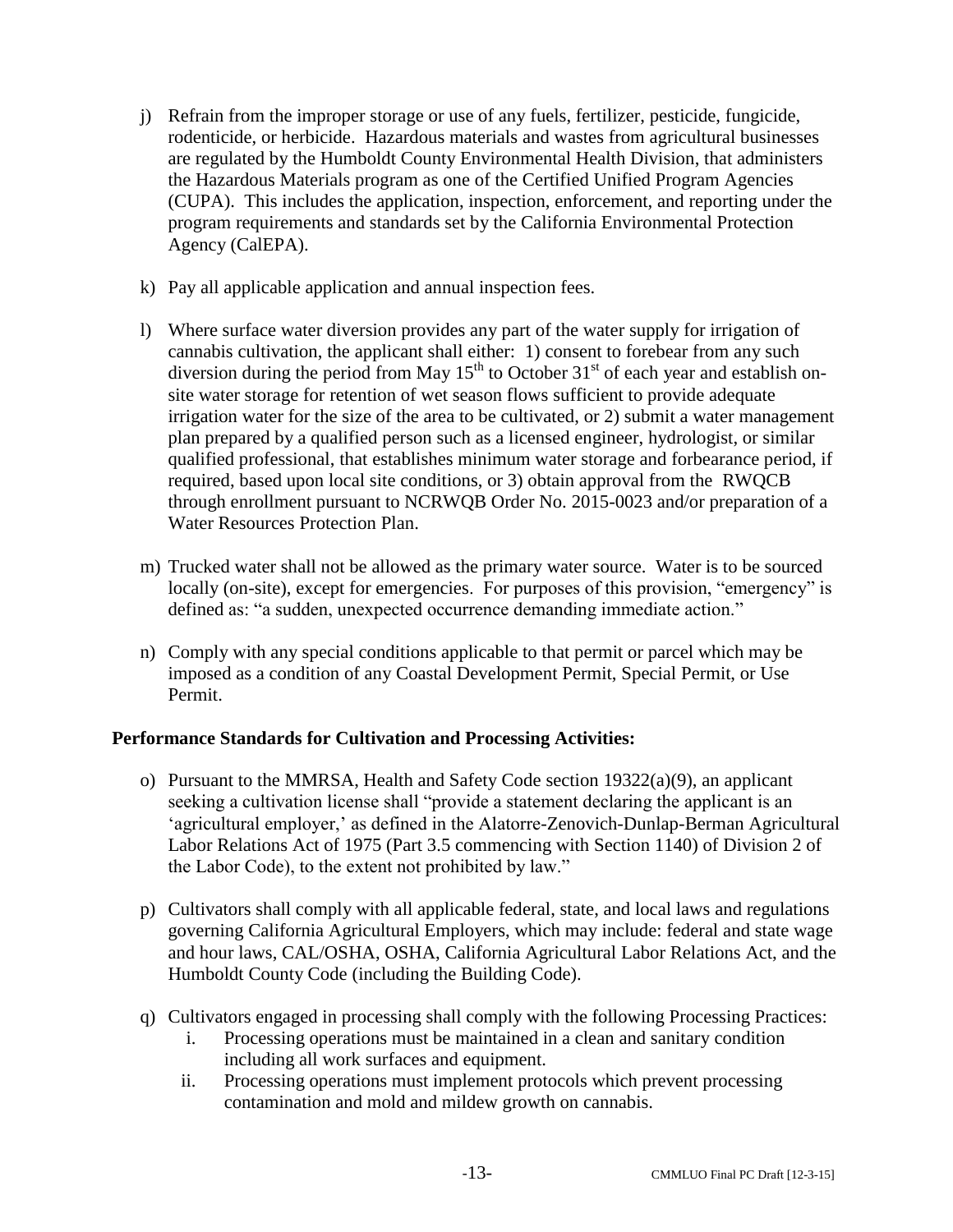- iii. Employees handling cannabis in processing operations must have access to facemasks and gloves in good operable condition as applicable to their job function.
- iv. Employees must wash hands sufficiently when handling cannabis or use gloves.
- r) All persons hiring employees to engage in commercial cannabis cultivation and processing shall comply with the following Employee Safety Practices:
	- i. Cultivation operations and processing operations must implement safety protocols and provide all employees with adequate safety training relevant to their specific job functions, which may include:
		- 1) Emergency action response planning as necessary;
		- 2) Employee accident reporting and investigation policies;
		- 3) Fire prevention;
		- 4) Hazard communication policies, including maintenance of material safety data sheets (MSDS);
		- 5) Materials handling policies;
		- 6) Job hazard analyses; and
		- 7) Personal protective equipment policies, including respiratory protection.
	- ii. Cultivation operations and processing operations must visibly post and maintain an emergency contact list which includes at a minimum:
		- 1) Operation manager contacts;
		- 2) Emergency responder contacts;
		- 3) Poison control contacts.
	- iii. At all times, employees shall have access to safe drinking water and toilets and handwashing facilities that comply with applicable federal, state, and local laws and regulations. Plumbing facilities and water source must be capable of handling increased usage without adverse consequences to neighboring properties or the environment.
	- iv. On site-housing provided to employees shall comply with all applicable federal, state, and local laws and regulations.
- s) All cultivators shall, at the time of the application for a cultivation permit, include a Processing Plan with all of the following:
	- i. Summary of Processing Practices.
	- ii. Description of location where processing will occur.
	- iii. Estimated number of employees, if any.
	- iv. Summary of Employee Safety Practices.
	- v. Description of toilet and handwashing facilities.
	- vi. Description of plumbing and/or septic system and whether or not the system is capable of handling increased usage.
	- vii. Description of source of drinking water for employees.
	- viii. Description of increased road use resulting from processing and a plan to minimize that impact.
	- ix. Description of on-site housing, if any.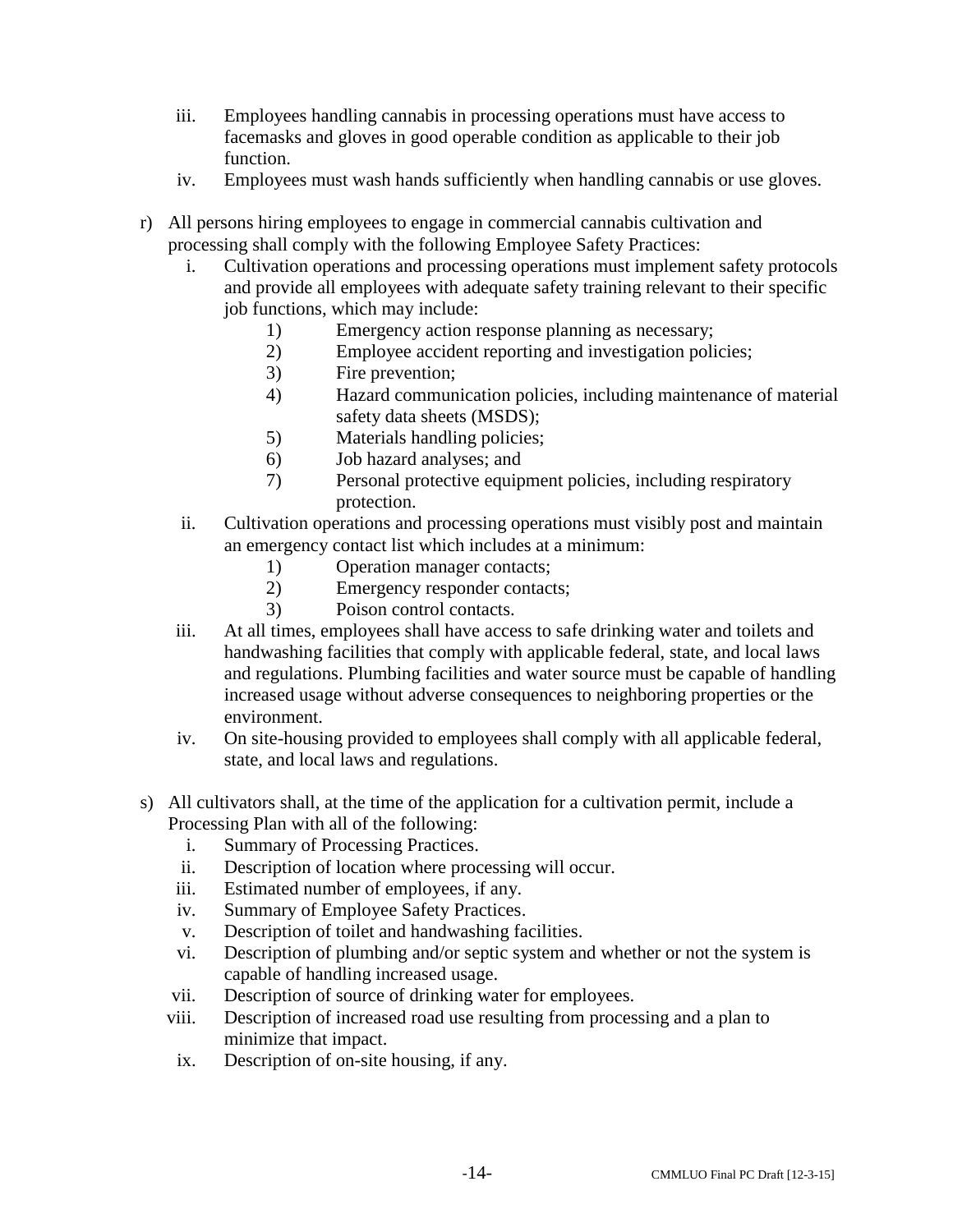# **Performance Standards for Mixed-Light Cultivation**:

- t) Those cultivators using artificial lighting for mixed-light cultivation shall shield greenhouses so that little to no light escapes. Light shall not escape at a level that is visible from neighboring properties between sunset and sunrise.
- u) The light source should comply with the International Dark Sky Association standards for Lighting Zone 0 and Lighting Zone 1, and be designed to regulate light spillage onto neighboring properties resulting from backlight, uplight, or glare (BUG). Should the Humboldt County Planning Division receive complaints that the lighting is out of alignment or not complying with these standards, within ten (10) working days of receiving written notification that a complaint has been filed, the applicant shall submit written verification that the lights' shielding and alignment has been repaired, inspected and corrected as necessary.
- v) The noise produced by a generator used for cannabis cultivation shall not be audible from neighboring residences. The decibel level for generators at the property line shall be no more than 60 decibels.
- w) Storage of Fuel. Fuel shall be stored and handled in compliance with applicable state and local laws and regulations, and in such a way that no spillage occurs.
- 55.4.12 Term of Commercial Cannabis Cultivation Zoning Clearance Certificate or Permit.

55.4.12.1 Any Commercial Cannabis Cultivation Zoning Clearance Certificate, Special Permit, Use Permit, or Coastal Development Permit issued pursuant to this section shall expire after one (1) year after date of issuance, and on the anniversary date of such issuance each year thereafter, unless an annual compliance inspection has been conducted and the permitted site has been found to comply with all conditions of approval.

55.4.12.2 If the inspector or other County official determines that the site does not comply with the conditions of approval, the inspector shall serve the clearance certificate or permit holder with a written statement identifying the items not in compliance, and the action that the permit holder may take to cure the non-compliance, or file an appeal within ten (10) days of the date that the written statement is delivered to the permit holder. Personal delivery or mailing the written statement to the mailing address listed on the application by regular mail, plus three (3) days after date of mailing, shall constitute delivery. The permit holder may request a reinspection to determine whether or not the permit holder has cured all issues of non-compliance. Failure to request reinspection or to cure any items of non-compliance shall terminate the Zoning Clearance Certificate, Special Permit, or Use Permit, immediately upon the expiration of any appeal period, or final determination of the appeal if an appeal has been timely filed.

55.4.12.3 The County shall notify any state license authority, as defined by the MMRSA, whenever the County Zoning Clearance Certificate, Special Permit or Use Permit has been revoked or terminated.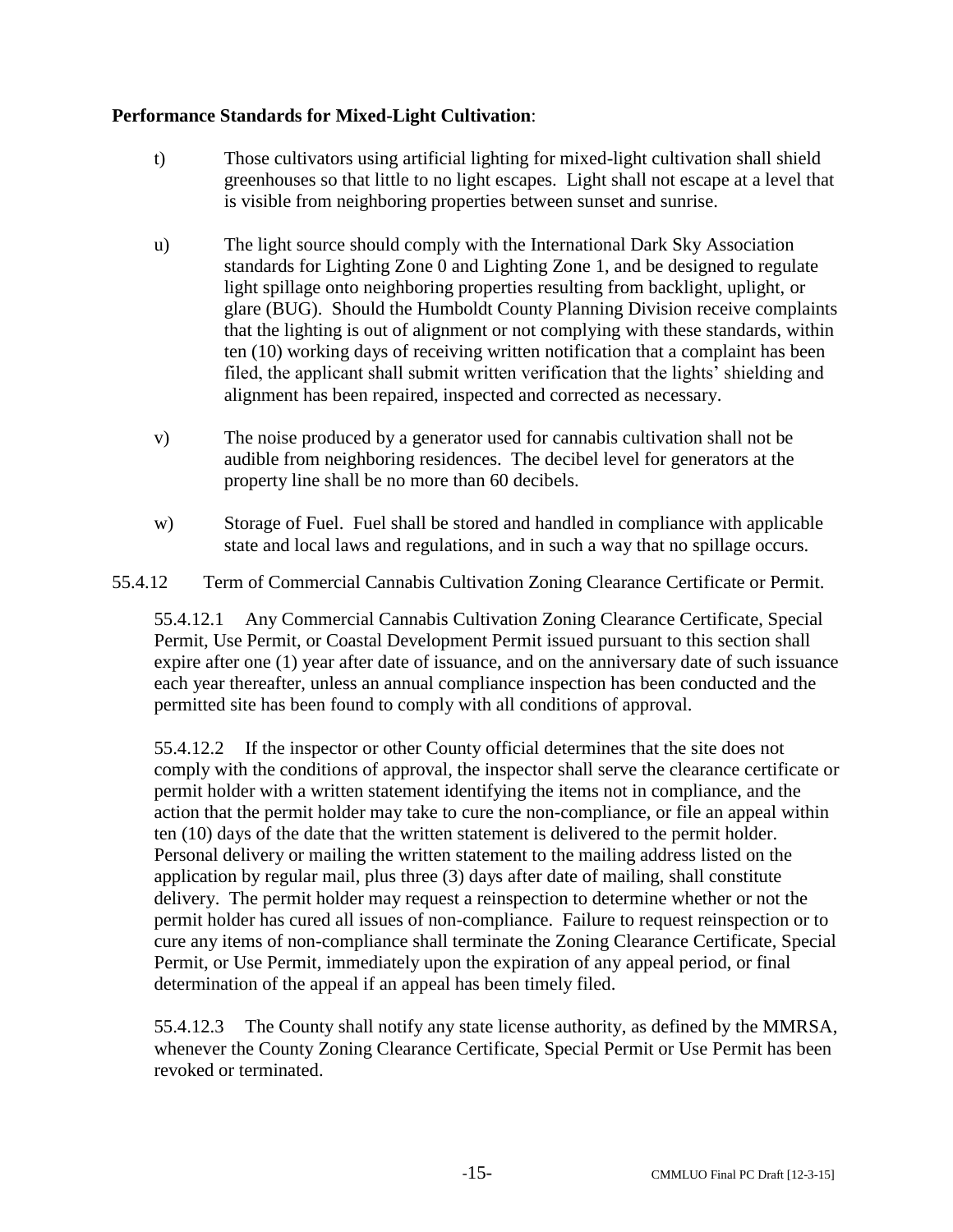# 55.4.13 Appeal of Inspection Determination

Within ten (10) days after delivery of the statement of non-compliance, the determination by the inspector that the site is or is not in compliance may be appealed by any interested party to the Zoning Administrator, acting as the Hearing Officer. The appeal shall be made, in writing, on a form provided by the County. The fee for filing the appeal is \$100.00.

- a) The appeal shall be heard by the Hearing Officer within ten (10) business days following the filing of the appeal. The Hearing Officer shall render a written ruling on the appeal within three (3) business days following the hearing.
- b) The decision of the Hearing Officer may be appealed to the Board of Supervisors in accordance with Section 312-13 of the Humboldt County Code. If a timely appeal to the Board of Supervisors is not filed, the ruling by the Hearing Officer shall be final.

# 55.4.14 Cap on Total Number of Permits

There shall be no cap on the number of permits issued pursuant to this Ordinance, but this provision shall be reviewed every three months by the Planning Commission to evaluate the possibility of implementation of a cap.

# 55.4.15 Retirement, Remediation, and Relocation (RRR)

The county shall develop a program to incentivize, promote, and encourage the retirement, remediation and relocation of existing cannabis cultivation occurring in inappropriate or marginal sites to relocate to environmentally superior sites.

# 55.4.16 Humboldt Artisanal Branding

The county shall develop a program for recognition and certification of commercial cannabis cultivators meeting standards to be established by the Agricultural Commissioner, including, but not limited to, the following criteria:

- Cultivation area of 3,000 sq. ft. or less
- Operated by a County permit and state license holder who resides on the same parcel as the cultivation site
- Grown exclusively with natural light
- Meets organic certification standards or the substantial equivalent

#### 55.4.17 Disclosure

When required to execute or make available a disclosure statement pursuant to 313-43.2 of the code "Right to Farm Ordinance", said statement shall include information describing the possibility of commercial cultivation of medical cannabis.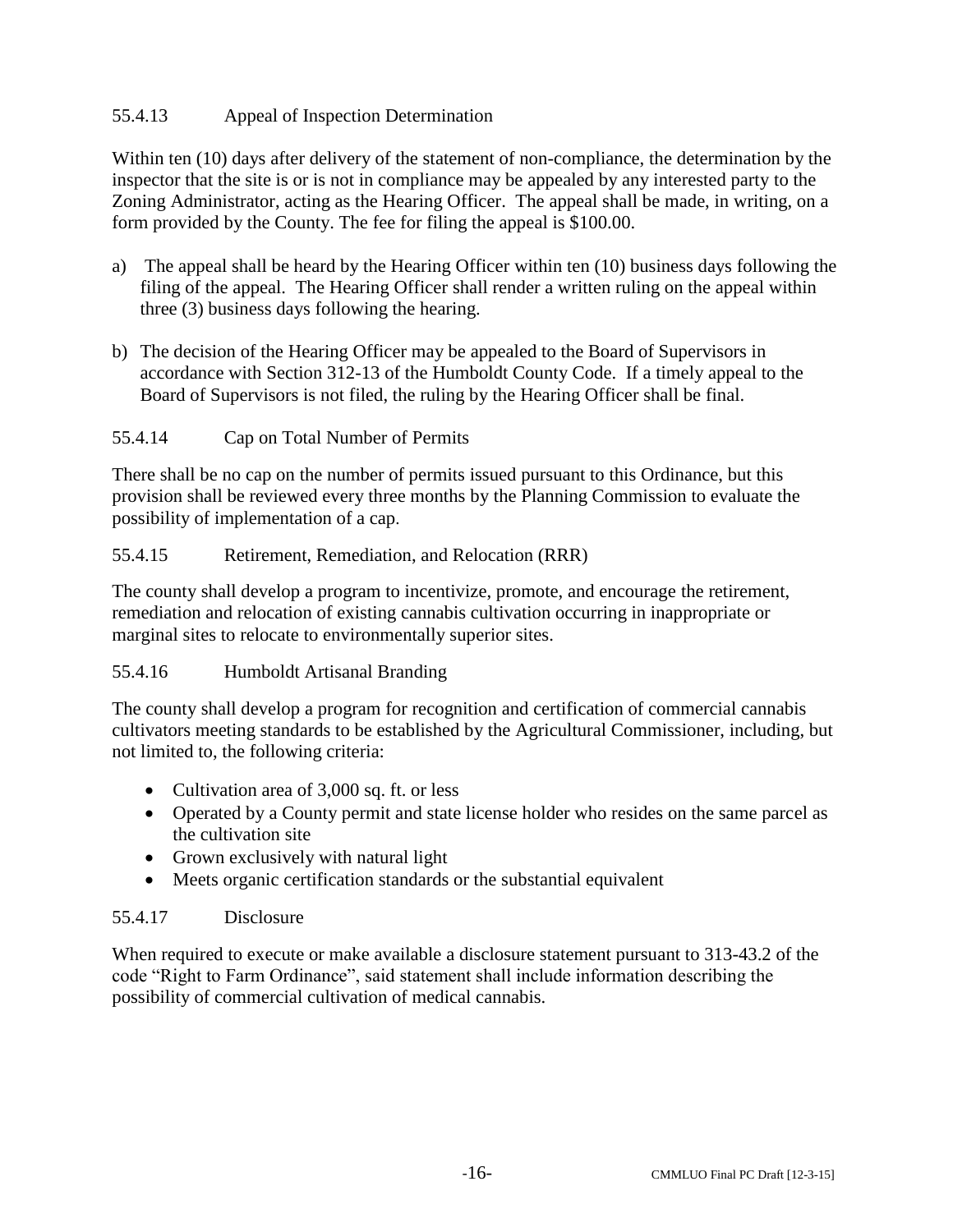# **SECTION 2. Section 314-55.4 of Chapter 4 of Division 1 of Title III is hereby added as follows:**

314-55.4 Commercial Cultivation, Processing, Manufacturing and Distribution of Cannabis for Medical Use Inland Land Use Regulation

# 55.4.1 Authority and Title

This Section shall be known as the Commercial Medical Marijuana Land Use Ordinance ("CMMLUO"), which provides for the regulation of Commercial Cultivation, Processing, Manufacturing and Distribution of cannabis for medical use, as defined in this Code, located in the coastal zone of the County of Humboldt.

#### 55.4.2 Purpose and Intent

The purpose of this Section is to establish land use regulations concerning the commercial cultivation, processing, manufacturing and distribution of cannabis for medical use within the County of Humboldt in order to limit and control such cultivation in coordination with the State of California in the implementation of the Medical Marijuana Regulation and Safety Act (MMRSA)(SB 643, AB 266, and AB 243 as adopted September 11, 2015, and approved by the Governor on October 9, 2015), so as to ensure the health and safety of employees, independent contractors, visitors to the area, neighboring property owners, and end users of medical marijuana; to protect the environment from harm to streams, fish, and wildlife; to ensure the security of the medical marijuana; and to safeguard against the diversion of medical marijuana for non-medical purposes. It is intended to address the County of Humboldt's prerogative to license, permit, and control commercial cultivation, processing, manufacturing and distribution of cannabis for medical marijuana as set forth in the MMRSA, including, but not limited to the provisions of Business and Professions Code Sections 19315, 19316, 19320, 19322, 19332, and 19360 and Health and Safety Code Section 11362.777, in conjunction with state licensing requirements, in order to protect the public health, safety, and welfare of the residents of the County of Humboldt, and to reduce or eliminate any adverse environmental effects of existing commercial cannabis cultivation operations in the County of Humboldt, and to prevent adverse environmental effects of any new commercial cannabis activities which may be permitted in the future in accordance with this Section and state law. This Section is not intended to supersede the provisions of Sections 313-55.1, 314-55.1, 313.55.2, or 314.55.2 of the Humboldt County Code concerning cultivation of medical marijuana for personal use by patients or caregivers.

# 55.4.3 Applicability and Interpretation

55.4.3.1 These regulations shall apply to the location and permitting of commercial cultivation, processing, manufacturing, and distribution of cannabis for medical use in zoning districts within which such use is authorized, as specified in this Section.

55.4.3.2 The commercial cultivation, processing, manufacturing, and distribution of cannabis for medical use within the jurisdiction of the County of Humboldt inland of the coastal zone shall be controlled by the provisions of this Section, regardless of whether those activities existed or occurred prior to the adoption of this Section.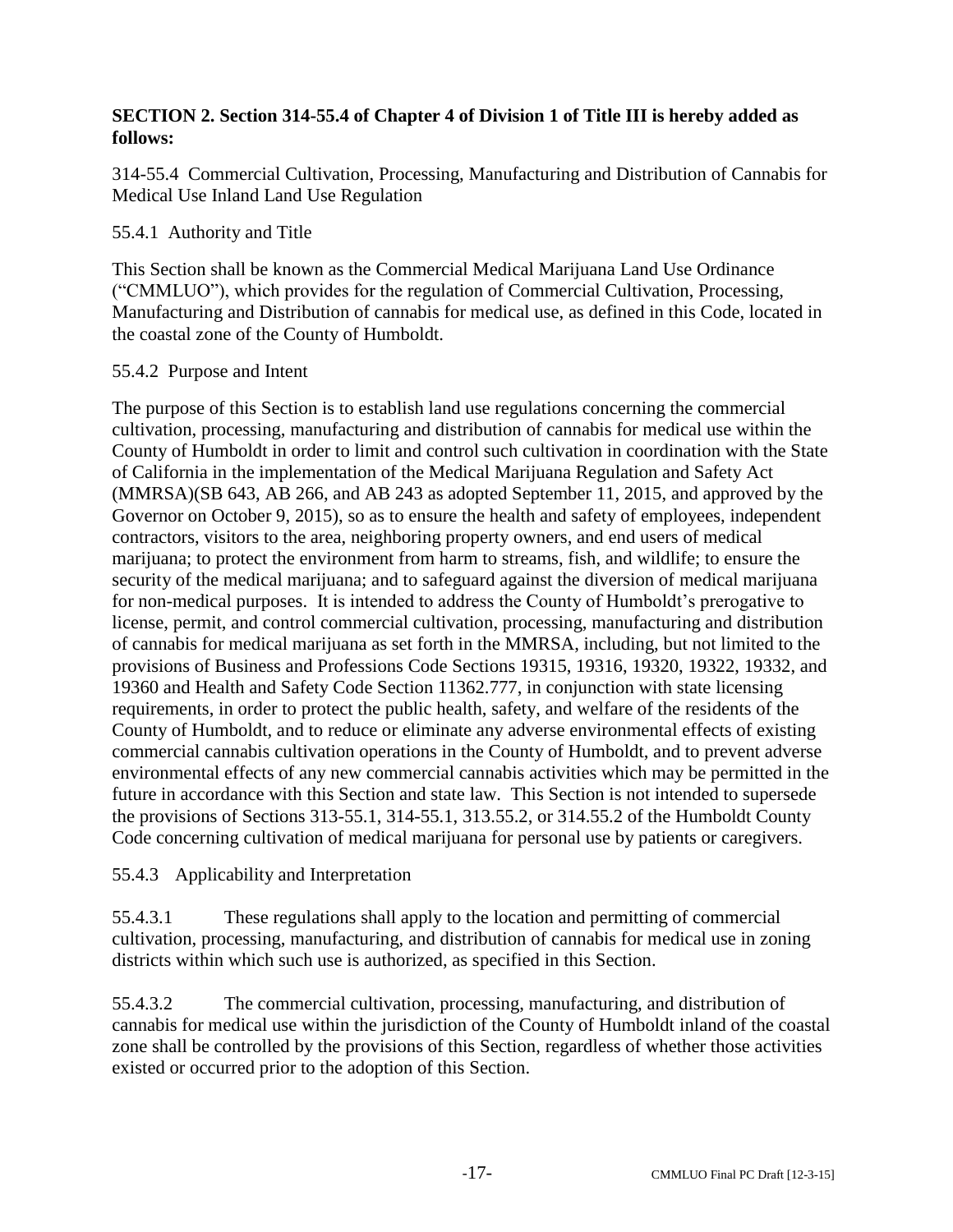55.4.3.3 Nothing in this Section is intended, nor shall it be construed, to exempt the commercial cultivation, processing, manufacturing, and distribution of cannabis for medical use, from compliance with all other applicable Humboldt County zoning, and land use regulations, as well as other applicable provisions of the County Code, or compliance with any applicable state laws.

55.4.3.4 Nothing in this Section is intended, nor shall it be construed, to exempt the commercial cultivation, processing, manufacturing, and distribution of cannabis for medical use, as defined herein, from any and all applicable local and state construction, electrical, plumbing, land use, water rights, waste water discharge, streambed alteration, or any other environmental, building or land use standards or permitting requirements.

55.4.3.5 Nothing in this Section is intended, nor shall it be construed, to preclude a landlord or property owner from limiting or prohibiting commercial cultivation, processing, manufacturing, or distribution of cannabis for medical use on private property.

55.4.3.6 The definitions in this Section are intended to apply solely to the regulations in this section. Applicable definitions in Humboldt County Code section 314-135 et seq. and section 111-1 et seq. may also apply to this section.

55.4.3.7 Notwithstanding the fact that Health and Safety Code Section 11362.777 declares that medical cannabis is an agricultural product for purposes of that Section and the MMRSA, Business and Professions Code Section 19300, et. seq., and notwithstanding the provisions of the Right to Farm Ordinance, Section 314-43.2.6 of the Humboldt County Code, the commercial cultivation of cannabis for medical use is a highly regulated specialty crop and cultivation and processing of that specialty crop shall not be allowed as a principal permitted use under the General Agriculture use type classification applicable within the County of Humboldt, unless a Zoning Clearance Certificate, Special Permit, or Use Permit is first obtained from the County of Humboldt, and the person engaged in such activity has obtained all state licenses and permits which may be required by the applicable state licensing authorities whenever such licenses become available.

# 55.4.4 Severability

If any provision of this Section, or the application thereof, is held invalid, that invalidity shall not affect any other provision or application of this Section that can be given effect without the invalid provisions or application; and to this end, the provisions or application of this Section are severable.

# 55.4.5 Release of Liability and Hold Harmless

As a condition of approval for any Zoning Clearance Certificate, Special Permit, or Use Permit approved for the commercial cultivation, processing, manufacture, or distribution of cannabis for medical use, as defined herein, the owner or permittee shall indemnify and hold harmless the County of Humboldt and its agents, officers, elected officials, and employees for any claims, damages, or injuries brought by affected property owners or other third parties due to the commercial cultivation, processing, manufacture, or distribution of cannabis for medical use and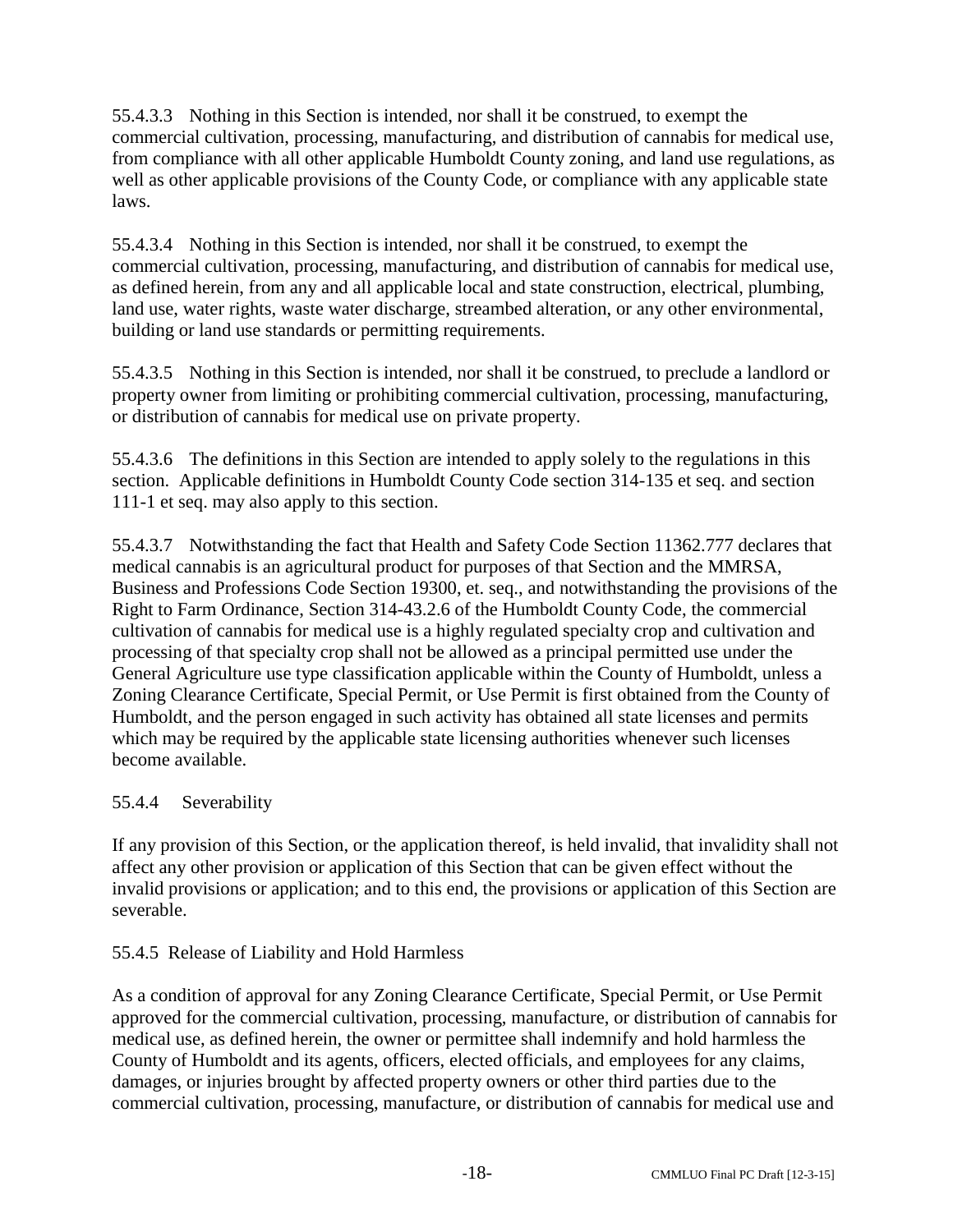for any claims brought by any person for problems, injuries, damages, or liabilities of any kind that may arise out of the commercial cultivation, processing, manufacture, or distribution of cannabis for medical use.

### 55.4.6 Penalties and Enforcement

All of the remedies provided for in this Section shall be cumulative and not exclusive of remedies available for violations under any other Section of the County Code and the MMRSA

Any violation of this Section, including, but not limited to failure to obtain and maintain in good standing any required clearance certificate or permit specified in this Section, shall be, and the same hereby is declared to be, a public nuisance and unlawful and shall be subject to injunction, abatement or any other administrative, civil, or criminal remedy available to the County under the applicable state and county laws, including those set forth in Title III, Division 5, Chapter 1 of the Humboldt County Code.

# 55.4.7 Definitions

"Area of Traditional Tribal Cultural Affiliation" means geographic areas of historic occupancy and traditional cultural use by local indigenous peoples (California Native American Tribes), as shown on the latest mapping prepared by the Planning & Building Department, created from geographic information supplied by the Tribes of Humboldt County.

"Cannabis" means all parts of the plant Cannabis sativa Linnaeus, Cannabis indica, or Cannabis ruderalis, or any other strain or varietal of the genus Cannabis that may exist or hereafter be discovered or developed that has psychoactive or medicinal properties, whether growing or not, including the seeds thereof. "Cannabis" also means marijuana as defined by Section 11018 of the Health and Safety Code as enacted by Chapter 1407 of the Statutes of 1972. For the purpose of this section, "cannabis" does not mean "industrial hemp" as defined by Section 81000 of the Food and Agriculture Code or Section 11018.5 of the Health and Safety Code.

"Commercial Cannabis Cultivation" means any activity involving the planting, growing, harvesting, drying, curing, grading, or trimming of cannabis for medical use, including nurseries, that is intended to be transported, processed, manufactured, distributed, dispensed, delivered, or sold in accordance with the Medical Marijuana Regulation and Safety Act (MMRSA) for use by medical cannabis patients in California pursuant to the Compassionate Use Act of 1996 (Proposition 215), found at Section 11362.5 of the Health and Safety Code.

"Cultivation Area" the area encompassed by the perimeter surrounding the area within which cannabis plants are cultivated. Where plants are cultivated in separated pots, beds or plots, the cumulative total surface area of all such pots, beds or plots, and the surface area underneath the maximum anticipated extent of vegetative growth of cannabis plants to be grown in separate pots, beds or plots, used in combination for a single permitted cultivation operation.

"Cultivation site" means the location or a facility where medical cannabis is planted, grown, harvested, dried, cured, graded, or trimmed, or that does all or any combination of those activities, except where drying, curing, grading or trimming is otherwise prohibited.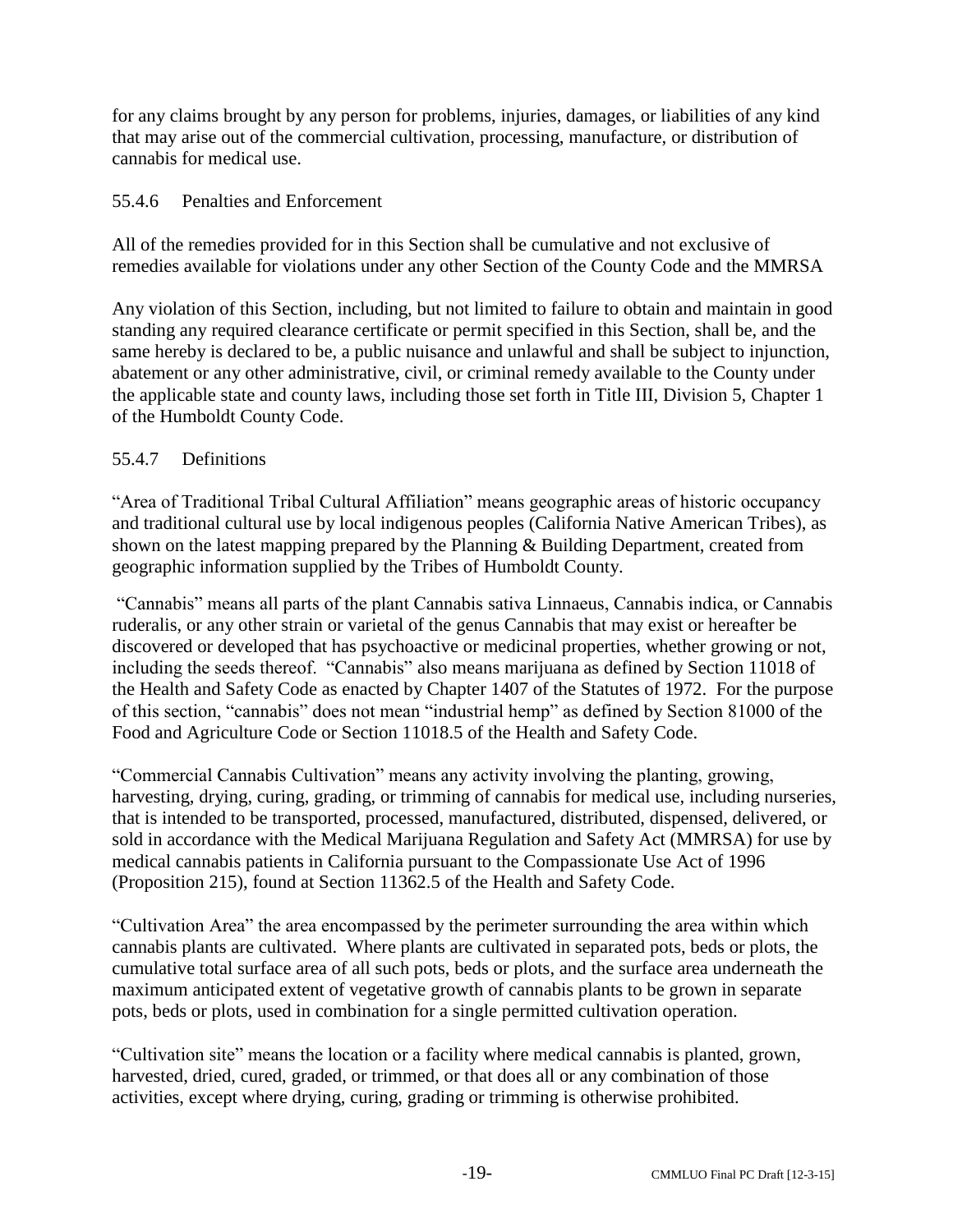"Distribution Facility" means the location or a facility where a person licensed with a Type 11 license pursuant to the MMRSA conducts the business of procuring medical cannabis from licensed cultivators or manufacturers for sale to licensed dispensaries, and the inspection, quality assurance, batch testing by a Type 8 licensee, storage, labeling, packaging and other processes prior to transport to licensed dispensaries.

"Indoor" means indoor cultivation using exclusively artificial lighting.

"Licensee" means a person issued a state license under the MMRSA to engage in commercial cannabis activity.

"Manufacturing Facility" means a process whereby the raw agricultural product is transformed into a concentrate, an edible product, or a topical product, and the production, preparation, propagation, or compounding of medical cannabis or medical cannabis products, directly or indirectly, by extraction methods, independently by means of chemical synthesis, or by a combination of extraction and chemical synthesis.

"Mixed-Light" means cultivation using a combination of natural and supplemental artificial lighting at a maximum threshold as set forth in performance standards in Section 55.4.11 (t), et seq. of this ordinance, or as to be determined by the Department of Food and Agriculture, whichever is less.

"Nursery" means a licensee that produces only clones, immature plants, seeds, and other agricultural products for retail or wholesale sale, used specifically for the planting, propagation, and cultivation of medical cannabis.

"Outdoor" means outdoor cultivation using no artificial lighting.

"Person" means an individual, firm, partnership, joint venture, association, corporation, limited liability company, estate, trust, business trust, receiver, syndicate, or any other group or combination acting as a unit and includes the plural as well as the singular number.

"Premises" means a legal parcel compliant with the Subdivision Map Act, or a leasehold interest in agricultural land for agricultural purposes of outdoor or mixed-light cultivation or processing of medical cannabis, or space in an industrial or commercial building for purposes of indoor cultivation, processing, manufacture, or distribution of medical cannabis.

"Processing Facility" means the location or facility where medical cannabis is dried, cured, graded, trimmed, and/or packaged by or under the control of one or more licensed cultivators, at a location separate from the cultivation site where the medical cannabis is grown and harvested.

"State license," "license," or "registration" means a state license issued pursuant to the MMRSA.

"Tribal Cultural Resources" means sites, features, places, cultural landscapes, sacred places, and objects with cultural value to a California Native American tribe, including unique archaeological resources and historical resources as described under sections 21074, 21083.2(g),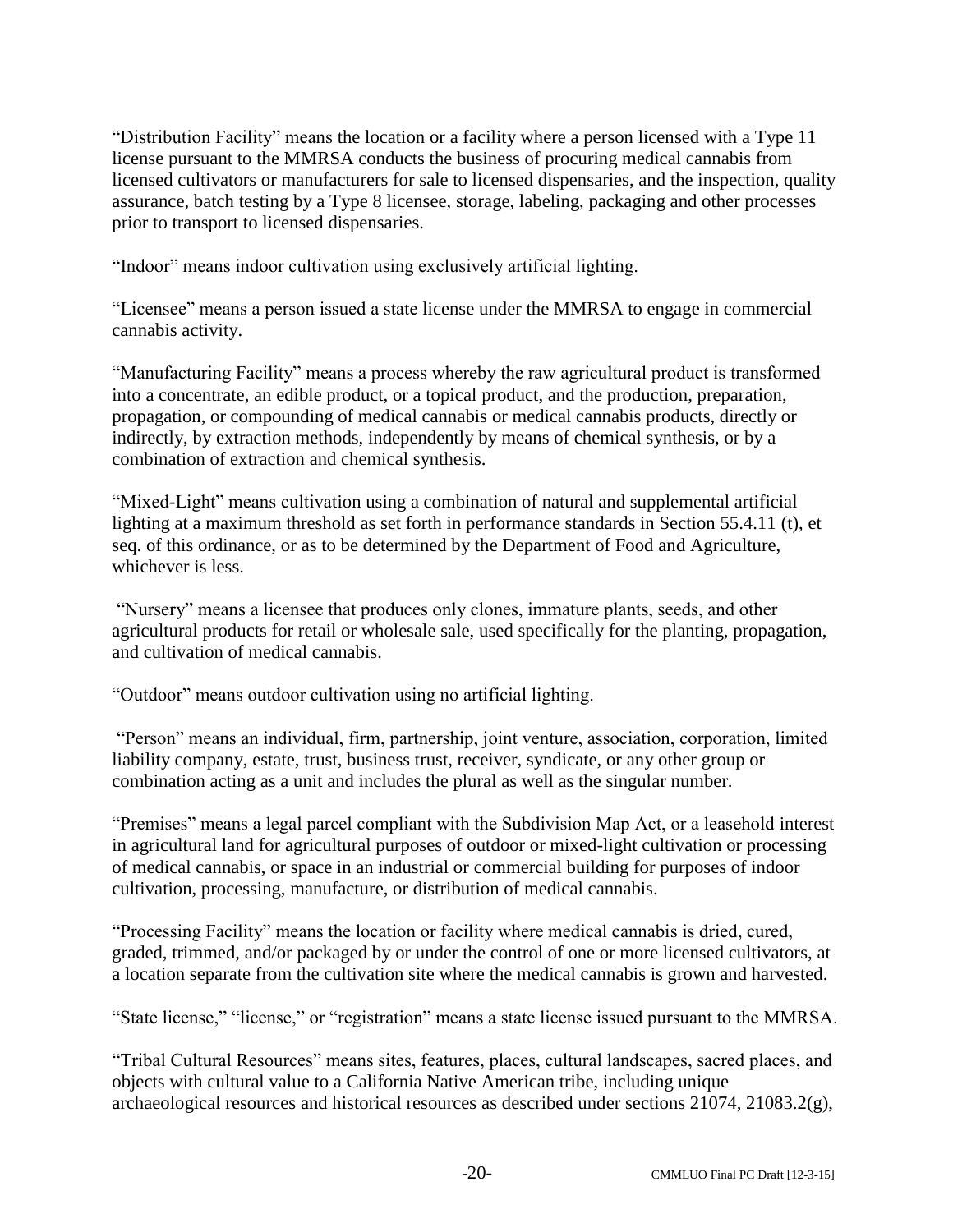and 21084.1 of the Public Resources Code, respectively. Tribal Cultural Resource shall also include sites or resources identified by the tribe through an action of the Tribal Council or equivalent body.

"Tribal Lands" means land within the boundaries of a Reservation or Rancheria, including land held in trust by the United States of America, land owned by the Tribe associated with that Reservation or Rancheria, fee parcels owned by members of the Tribe associated with that Reservation or Rancheria, and fee parcels owned by non-tribal members.

# 55.4.8 General Provisions

This section applies to all facilities and activities involved in the Commercial Cultivation, Processing, Manufacture, or Distribution of cannabis for medical use, as defined in this Section. For purposes of this Section, the underlying General Plan land use designation will be controlling for all parcels zoned "Unclassified."

- 55.4.8.1 All commercial cultivation, processing, manufacture, or distribution of cannabis for medical use shall operate in compliance with this Section, as well as all applicable state and local laws.
- 55.4.8.2 Outdoor and Mixed-Light Commercial cultivation of cannabis for medical use shall be allowed in specifically enumerated zones in which general agriculture is a principally permitted use, or conditional use, only with a Zoning Clearance Certificate, Special Permit, or Use Permit issued pursuant to Sections 312-2.1 or 312-3.1 of the Humboldt County. Zoning districts where the commercial cultivation of cannabis for medical use may be located are RA, AG, AE, FR, TPZ, and U (where the General Plan designates the area for agricultural development), subject to the conditions and limitations set forth in this Section.
- 55.4.8.3 In the C-2, C-3, MB, ML, and MH zoning districts, indoor commercial cultivation of cannabis for medical use shall be principally permitted subject to the conditions and limitations set forth in this Section, provided there is sufficient on-grid electrical power and municipal water or permitted well water available to meet the demand of the indoor cultivation site. In AE zones, indoor commercial cultivation of cannabis for medical use may occur as a principally permitted use or with a Use Permit, pursuant to the "indoor" parcel size and cultivation area provisions described in the table of permit types, and subject to the conditions and limitations set forth in this Section.
- 55.4.8.4 Processing Facilities for commercial cannabis for medical use shall be a conditionally permitted use in C-2, C-3, MB, ML, MH and AE zoning districts, subject to a Use Permit and the conditions and limitations set forth in this Section.
- 55.4.8.5 Manufacturing of commercial cannabis for medical use shall be a conditionally permitted use in the C-2, C-3, MB, ML, and MH zoning districts, subject to a Use Permit and the conditions and limitations set forth in this Section.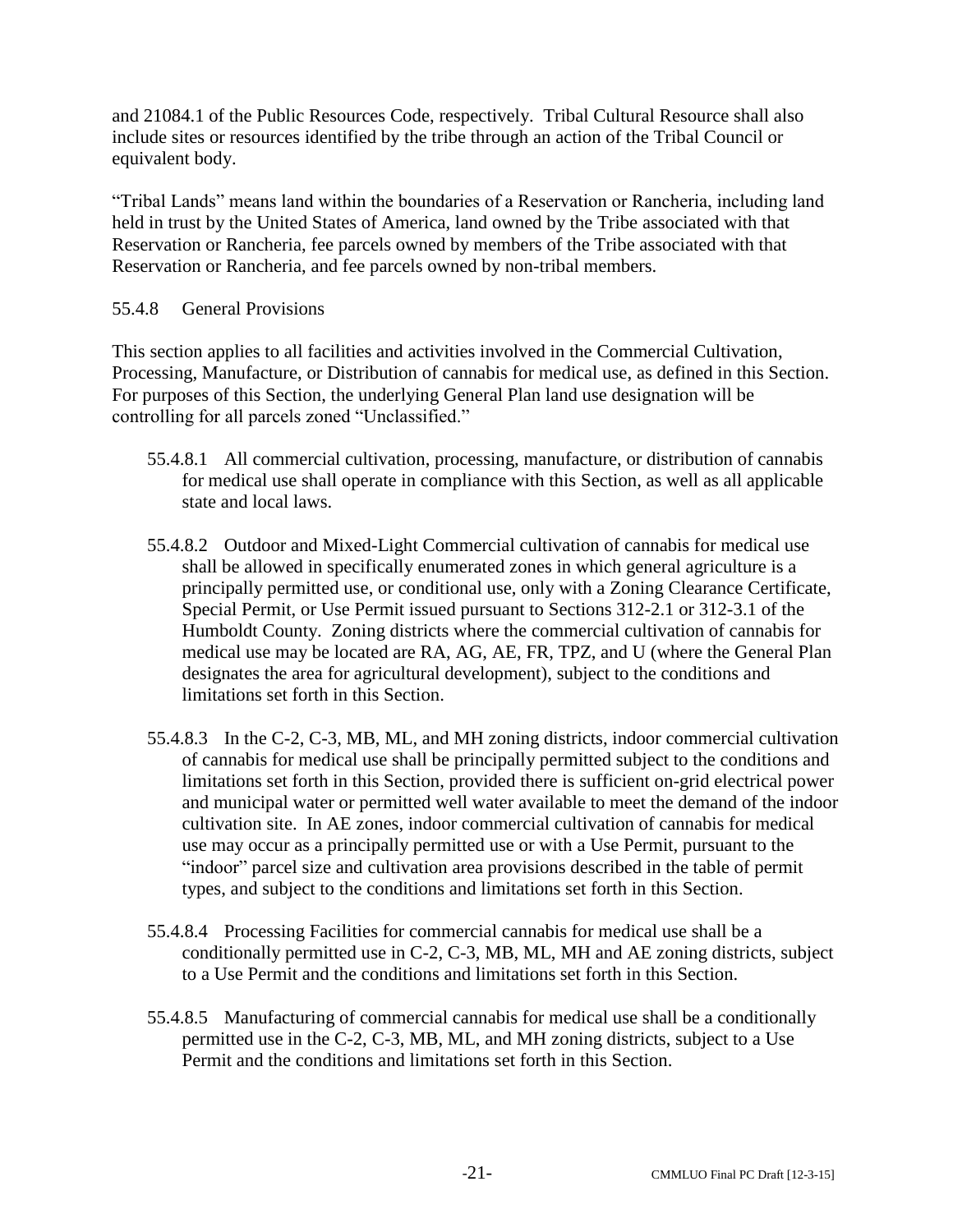- 55.4.8.6 Wholesale Distribution Facilities for commercial cannabis for medical use shall be a conditionally permitted use in the C-2, C-3, MB, ML, and MH zoning districts, subject to a Use Permit and the conditions and limitations set forth in this Section.
- 55.4.8.7 Nurseries, as defined herein, producing commercial cannabis nursery products for retail sale shall be a conditionally permitted use in zoning districts C-2, C-3, ML, MH and MB, subject to a Use Permit and the conditions and limitations set forth in this Section. Nurseries producing commercial cannabis nursery products for bulk wholesale sale or to supply retail nursery outlets held under the same license shall be a conditionally permitted use in the AE zoning district, subject to a Use Permit and the conditions and limitations set forth in this Section.
- 55.4.8.8 Other than as enumerated in this Section, the commercial cultivation, processing, manufacturing or distribution of cannabis for medical use in any other zoning district in the County of Humboldt is prohibited.
- 55.4.8.9 The fact that an applicant possesses other types of state or county or city permits, licenses or other entitlements does not exempt the applicant from the requirement of obtaining a Zoning Clearance Certificate, Special Permit, or Use Permit from the County of Humboldt to engage in the commercial cultivation, processing, manufacturing or distribution of cannabis for medical use within the jurisdiction of the County.
- 55.4.8.10 No more than four commercial cannabis activity permits of any type enumerated in Sections 55.4.8.2 through 55.4.8.7 of this ordinance may be issued to a single person, as defined herein. For purposes of this limitation, any natural person who owns or controls any interest, directly or indirectly, in a firm, partnership, joint venture, association, cooperative, collective, corporation, limited liability company, estate, trust, business trust, receiver, syndicate, or any other group or combination acting as a unit, shall be collectively considered a single person with those entities.

# 55.4.9 Permit Types

The type of Zoning Clearance Certificate, Special Permit, or Use Permit that shall be required in order to engage in the commercial cultivation of cannabis for medical use shall be determined by the size and zoning classification of the parcel on which the activity is to be conducted and the type of state license required for that operation pursuant to the MMRSA, in accordance with the following chart: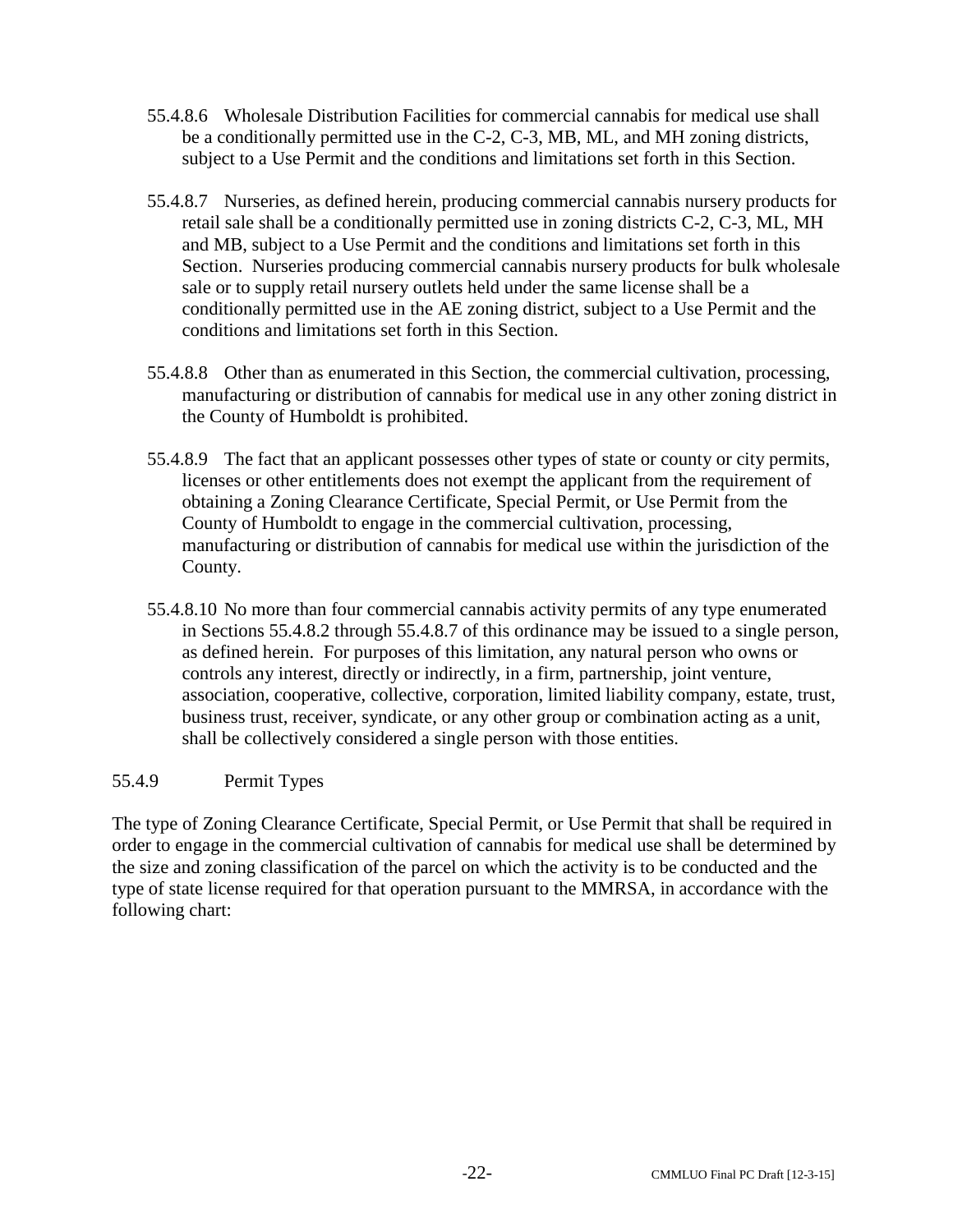# **Table of Humboldt County Commercial Cannabis Cultivation Permit Types - Inland**

Outside the Coastal Zone, with a Zoning Clearance Certificate or permit type specified below, Outdoor and Mixed-Light cultivation is permitted on all 'Agricultural Land' where 'General Agriculture' and 'Agricultural Uses' are principally permitted (zoned AE, AG, FR, TPZ, RA, or U) and are consistent with the underlying land use designation

| <b>Parcel Size</b> |                         | <b>Permit Tier</b>                      | <b>Cultivated Area Size Limit</b> |
|--------------------|-------------------------|-----------------------------------------|-----------------------------------|
| <b>OUTDOOR</b>     | less than 1 acre        | <b>I - Zoning Clearance Certificate</b> | $100$ sq ft                       |
|                    | $1 - 5$ acres           |                                         | $200$ sq ft                       |
|                    | $0 - 5$ acres           | III - Use Permit                        | >200 - 43,560 sq ft               |
|                    | > 5 acres to 10 acres   | <b>I - Zoning Clearance Certificate</b> | up to 3,000 sq ft                 |
|                    |                         | <b>III - Use Permit</b>                 | >3,000 - 43,560 sq ft             |
|                    | > 10 acres to 30 acres  | <b>I - Zoning Clearance Certificate</b> | up to 5,000 sq ft                 |
|                    |                         | <b>II - Special Permit</b>              | 5,000 - 10,000 sq ft              |
|                    |                         | III - Use Permit                        | >10,000 - 43,560 sq ft            |
|                    | > 30 acres to 320 acres | <b>I - Zoning Clearance Certificate</b> | up to 10,000 sq ft                |
|                    |                         | <b>II - Special Permit</b>              | 10,000 - 20,000 sq ft             |
|                    |                         | III - Use Permit                        | >20,000 - 43,560 sq ft            |
|                    | > 320 acres +           | <b>I - Zoning Clearance Certificate</b> | up to 20,000 sq ft                |
|                    |                         | III - Use Permit                        | >20,000 - 43,560 sq ft            |
|                    | less than 1 acre        | <b>I - Zoning Clearance Certificate</b> | $100$ sq ft                       |
|                    | $1 - 5$ acres           |                                         | $200$ sq ft                       |
|                    | $0 - 5$ acres           | <b>III - Use Permit</b>                 | >200 - 22,000 sq ft               |
|                    | > 5 acres to 10 acres   | <b>I - Zoning Clearance Certificate</b> | up to 3,000 sq ft                 |
| <b>LIGHT</b>       |                         | <b>III - Use Permit</b>                 | >3,000 - 22,000 sq ft             |
|                    | > 10 acres to 30 acres  | <b>I - Zoning Clearance Certificate</b> | up to 5,000 sq ft                 |
| <b>MIXED</b>       |                         | <b>II - Special Permit</b>              | 5,000 - 10,000 sq ft              |
|                    |                         | <b>III - Use Permit</b>                 | >10,000 - 22,000 sq ft            |
|                    | > 30 acres to 320 acres | <b>I - Zoning Clearance Certificate</b> | up to 10,000 sq ft                |
|                    |                         | <b>II - Special Permit</b>              | 10,000 - 22,000 sq ft             |
|                    | > 320 acres +           | <b>I - Zoning Clearance Certificate</b> | up to 22,000 sq ft                |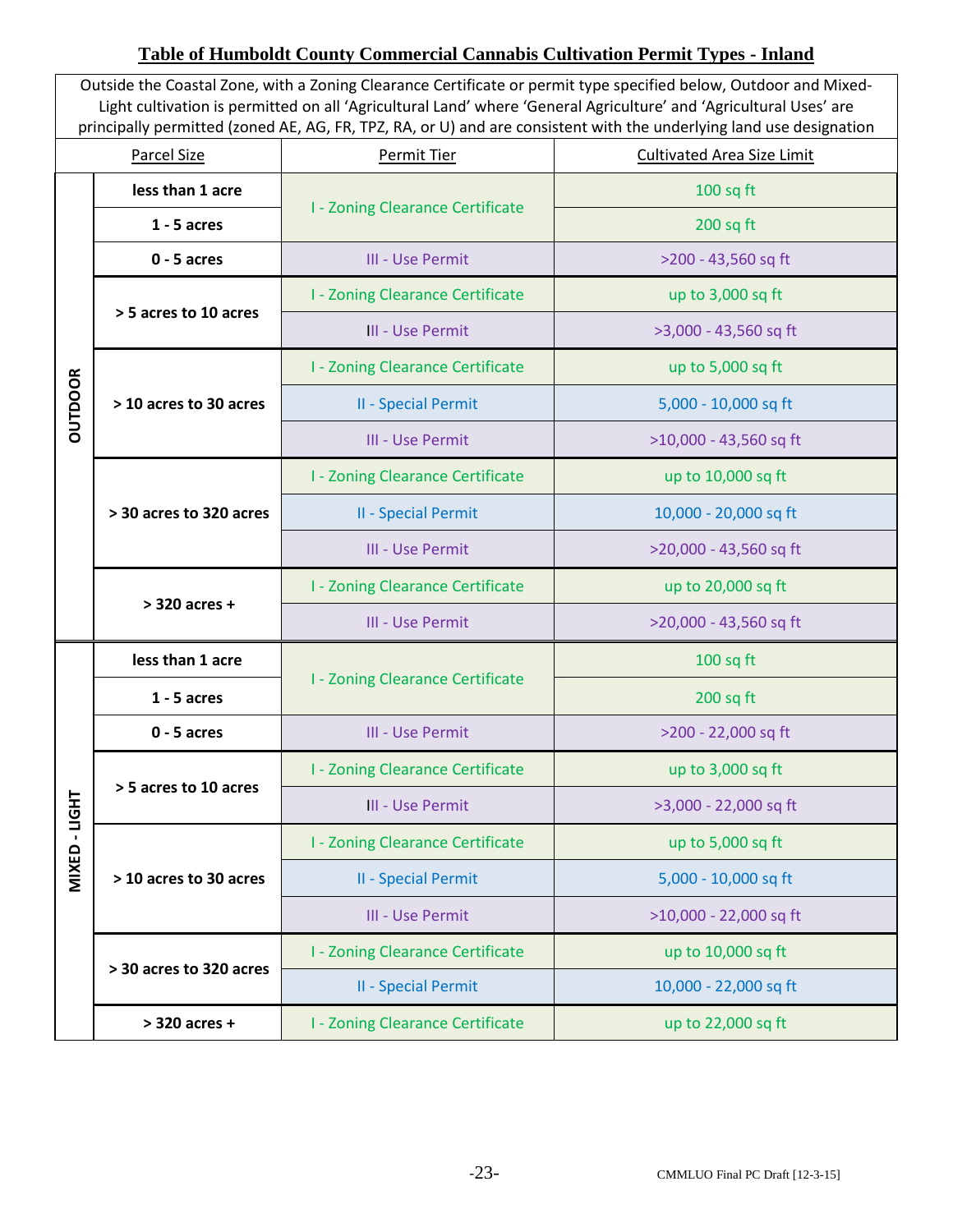Indoor Cultivation permitted in AE zones with on-grid power and non-diversionary source of water with Zoning Clearance Certificate or permit type specified below.

| $\overline{A}$<br>$\mathbf{I}$<br><b>INDOOR</b>                                                                                                                                 | less than 1 acre                                                              | <b>I - Zoning Clearance Certificate</b> | $100$ sq ft            |  |
|---------------------------------------------------------------------------------------------------------------------------------------------------------------------------------|-------------------------------------------------------------------------------|-----------------------------------------|------------------------|--|
|                                                                                                                                                                                 | $1 - 5$ acres                                                                 |                                         | $200$ sq ft            |  |
|                                                                                                                                                                                 | $0 - 5$ acres                                                                 | III - Use Permit                        | >200 - 22,000 sq ft    |  |
|                                                                                                                                                                                 | > 5 acres to 10 acres                                                         | <b>I - Zoning Clearance Certificate</b> | up to 3,000 sq ft      |  |
|                                                                                                                                                                                 |                                                                               | III - Use Permit                        | >3,000 - 22,000 sq ft  |  |
|                                                                                                                                                                                 | > 10 acres to 30 acres                                                        | <b>I - Zoning Clearance Certificate</b> | up to 5,000 sq ft      |  |
|                                                                                                                                                                                 |                                                                               | <b>II - Special Permit</b>              | 5,000 - 10,000 sq ft   |  |
|                                                                                                                                                                                 |                                                                               | III - Use Permit                        | >10,000 - 22,000 sq ft |  |
|                                                                                                                                                                                 | > 30 acres to 320 acres                                                       | <b>I - Zoning Clearance Certificate</b> | up to 10,000 sq ft     |  |
|                                                                                                                                                                                 |                                                                               | <b>II - Special Permit</b>              | 10,000 - 22,000 sq ft  |  |
|                                                                                                                                                                                 | $>$ 320 acres +                                                               | <b>I - Zoning Clearance Certificate</b> | up to 22,000 sq ft     |  |
| Indoor Cultivation Permitted in C-2, C-3, MB, ML, and MH zones with on-grid power and non-diversionary source of<br>water with zoning clearance or permit type specified below. |                                                                               |                                         |                        |  |
| <b>INDOOR</b>                                                                                                                                                                   | Must be within<br>footprint of structure<br>allowed within<br>applicable zone | <b>I - Zoning Clearance Certificate</b> | up to 22,000 sq ft     |  |

Applications for any clearance or permit listed in the above chart shall be processed in accordance with the procedures set forth in Title III, Chapter 2, beginning with Section 312-1 of the Humboldt County Code.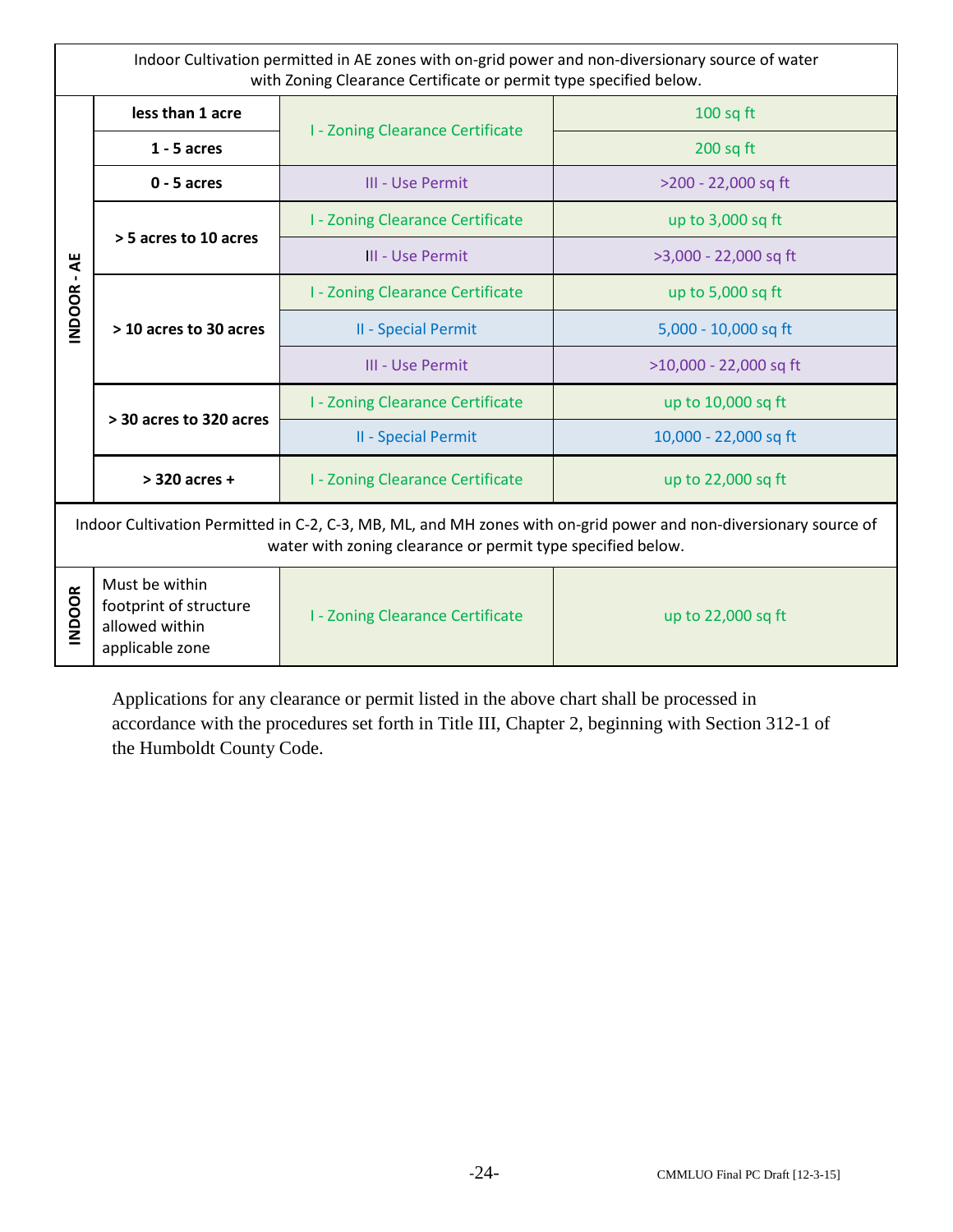55.4.9.1 Processing of cannabis that is cultivated pursuant to a Zoning Clearance Certificate may occur at the cultivation site if the Processing Performance Standards and Employee Safety Practices enumerated in section 55.4.11(o) thru (s) below are met. Processing for cultivation requiring a Special Permit or Use Permit will be considered in the Use Permit application. All processing that will not occur at the cultivation site is subject to a Use Permit application. Processing may occur in all of those zones where indoor and outdoor cultivation may occur.

55.4.9.2 Multiple applicants may obtain a Zoning Clearance Certificate for outdoor cultivation, mixed-light cultivation, or both, on one legal parcel so long as the cumulative cultivation area is within one contiguous cultivation footprint that does not exceed the total cultivation area size limits set forth in section 55.4.9.

55.4.9.3 A combination of the permit types that may be allowed in the same zone (e.g. outdoor and, mixed light cultivation, or indoor cultivation and processing) that are for a total area equal to or less than the cultivated area size limit for the size of the underlying parcel for those permit types, may be processed with a single Zoning Clearance Certificate application. Permitting for a combination of permit types that is larger than the area that may be processed with a Zoning Clearance Certificate, or may be processed with a single Special Permit or Use Permit application, as applicable.

# 55.4.9.4 Pre-Application Registration of Existing Cultivation Site

All operators of existing cultivation sites seeking recognition of cultivation activities that occurred on or before January 1, 2016, for purposes of obtaining a Zoning Clearance Certificate or discretionary permit for ongoing commercial cannabis cultivation for medical use pursuant to the CMMLUO shall register with the County of Humboldt Department of Planning & Building within 180 days of the effective date of this ordinance. Registration shall be on a form provided by the Planning Department that shall include the name and contact information of the operator, the address and/or Assessor's Parcel Number of the property where the cultivation site is located, the name and address of the property owner of the parcel, the approximate latitude and longitude coordinates of the cultivation site, and the approximate area (in square feet) under cultivation on or before January 1, 2016. Registrants shall provide sufficient documentation of prior cultivation activity. Registrants shall receive information about their options for obtaining a Zoning Clearance Certificate, Special Permit, or Use Permit as necessary for the commercial cultivation of cannabis for medical use to comply with the MMRSA. Registrants may also be eligible to receive a certificate of good standing from the County of Humboldt for purposes of obtaining priority processing of state license applications, pursuant to the MMRSA, Business and Professions Code Section 19321 (c).

# 55.4.9.5 Applications for Commercial Cannabis Activity on Tribal Land

Commercial cannabis activity shall only be allowed on Tribal Lands with the express approval of the Tribe.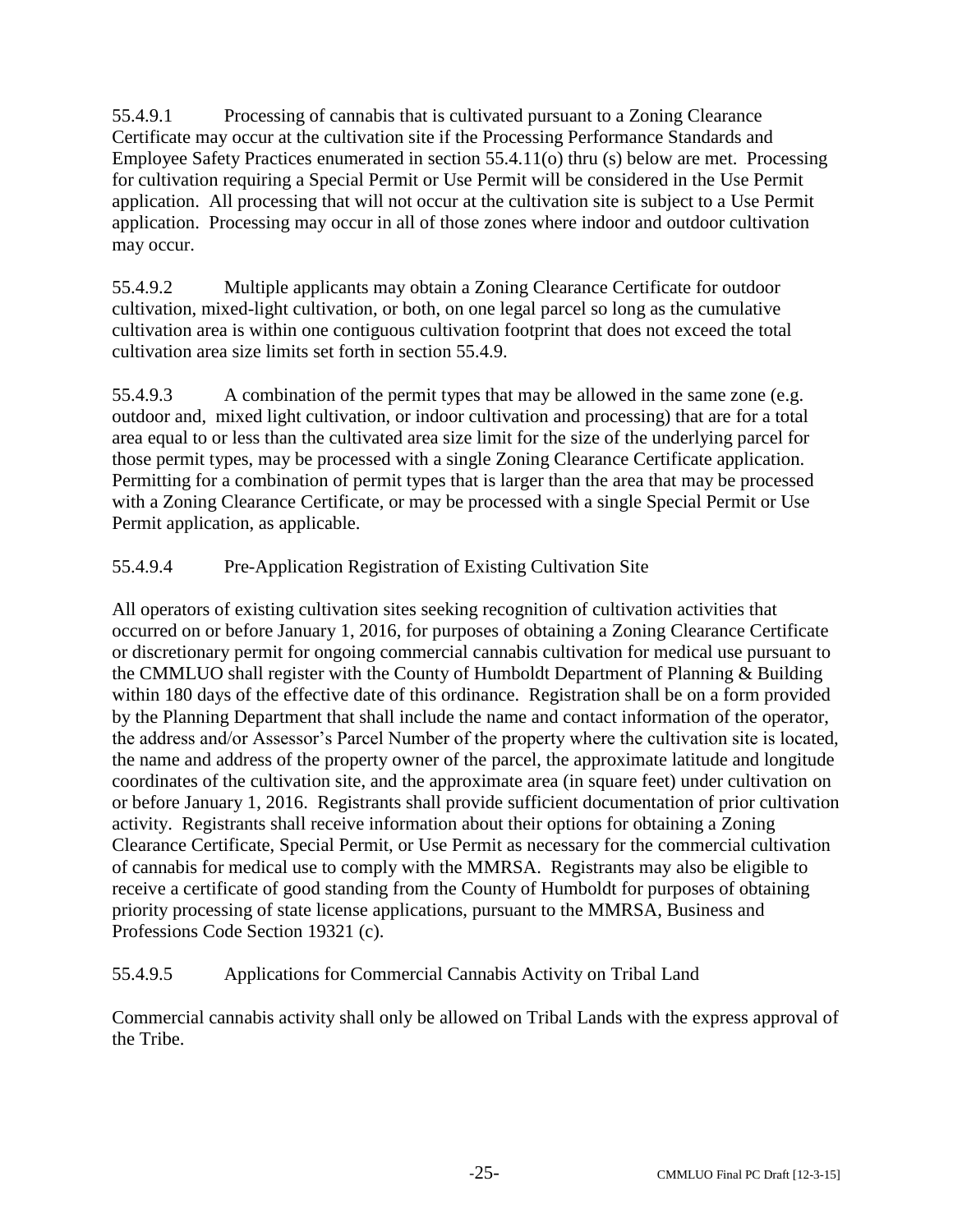#### 55.4.10. Application Requirements for All CMMLUO Clearances or Permits

- a) The name, contact address and phone number(s) of the applicant.
- b) If the applicant is not the record title owner of parcel, written consent of the owner for the application with original signature and notary acknowledgement.
- c) Site plan showing the entire parcel, including easements, streams and other surface water features, and the location and area for cultivation on the parcel with dimensions of the area for cultivation and setbacks from property lines. The site plan shall also include all areas of ground disturbance or surface water disturbance associated with cultivation activities, including: access roads, water diversions, culverts, ponds, dams, graded flats, and other related features. If the area for cultivation is within  $\frac{1}{4}$  mile (1,320 ft.) of a school, school bus stop, church or other place of religious worship, public park, or Tribal Cultural Resource, the site plan shall include dimensions showing that the distance from the location of such features to the nearest point of the cultivation area is at least 600 feet.
- d) A cultivation and operations plan that meets or exceeds minimum legal standards for water storage, conservation and use; drainage, runoff and erosion control; watershed and habitat protection; and proper storage of fertilizers, pesticides, and other regulated products to be used on the parcel, and a description of cultivation activities (outdoor, indoor, mixed light), the approximate date(s) cannabis cultivation activities have been conducted on the parcel prior to the effective date of this ordinance, if applicable, and schedule of activities during each month of the growing and harvesting season.
- e) Copy of the statement of water diversion, or other permit, license or registration filed with the State Water Resources Control Board, Division of Water Rights, if applicable.
- f) Description of water source, irrigation plan, and projected water usage.
- g) Copy of Notice of Intent and Monitoring Self-Certification and other documents filed with the North Coast Regional Water Quality Control Board demonstrating enrollment in Tier 1, 2 or 3, North Coast Regional Water Quality Control Board Order No. 2015-0023, or any substantially equivalent rule that may be subsequently adopted by the County of Humboldt or other responsible agency.
- h) If any on-site or off-site component of the cultivation facility, including access roads, water supply, grading or terracing impacts the bed or bank of any stream or other watercourse, a copy of the Streambed Alteration Permit obtained from the Department of Fish & Wildlife.
- i) If the source of water is a well, a copy of the County well permit, if available.
- j) If the parcel is zoned FR or TPZ, or involves the conversion of timberland as defined under section 4526 of the Public Resources Code, a copy of a less-than-3-acre conversion exemption or timberland conversion permit, approved by the California Department of Forestry and Fire Protection (CAL-FIRE).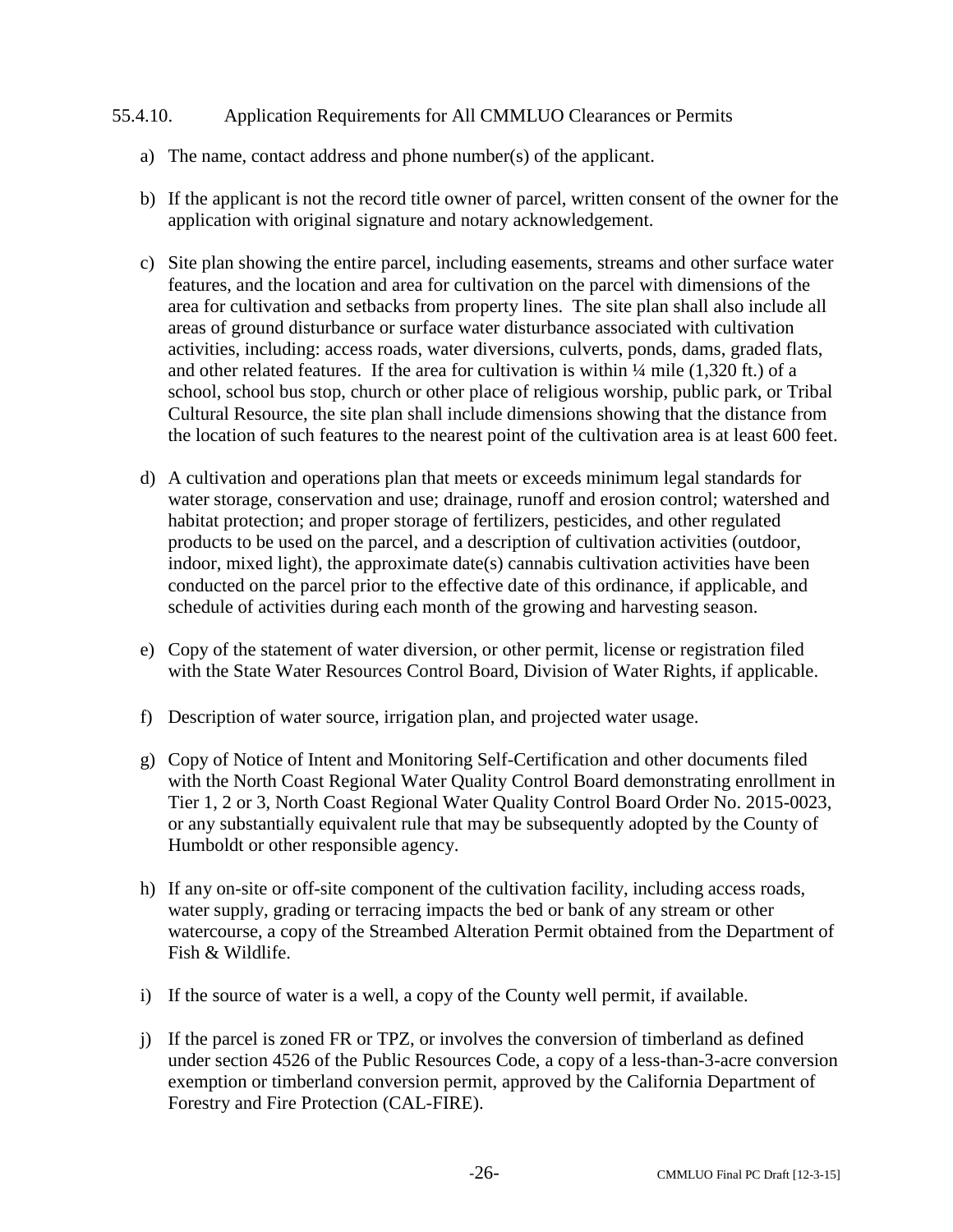- k) Consent for onsite inspection of the parcel by County officials at prearranged date and time in consultation with the applicant prior to issuance of any clearance or permit, and once annually thereafter.
- l) For indoor cultivation facilities, identify the source of electrical power and plan for compliance with applicable Building Codes
- m) Acknowledge that the county reserves the right to engage with local Tribes before consenting to the issuance of any clearance or permit, if cultivation operations occur within an Area of Traditional Tribal Cultural Affiliation, as defined herein. This process will follow current departmental referral protocol, including engagement with the Tribe(s) through coordination with their Tribal Historic Preservation Officer (THPO) or other tribal representatives. This procedure shall be conducted similar to the protocols outlined under SB 18 (Burton) and AB 52 (Gatto), which describe "government to government" consultation, through tribal and local government officials and their designees. During this process, the tribe may request that operations associated with the clearance or permit be designed to avoid, minimize or mitigate impacts to Tribal Cultural Resources, as defined herein. Examples include, but are not limited to: conducting a site visit with the THPO or their designee to the existing or proposed cultivation site, requiring that a professional cultural resources survey be performed, or requiring that a tribal cultural monitor be retained during project-related ground disturbance within areas of sensitivity or concern. The county shall request that a records search be performed through the California Historical Resources Information System (CHRIS).

# 55.4.11 Performance Standards for all CMMLUO Cultivation and Processing Operations

a) Cannabis cultivation and other commercial cannabis activity shall be conducted in compliance with all laws, except if upon inspection for the initial application, violations of any building or other health, safety, or other state or county statute, ordinance, or regulation are discovered, compliance with a written approved compliance agreement signed by the applicant and the relevant enforcement agency or agencies, to abate or cure violations at the earliest feasible date, but in no event no more than two (2) years of date of issuance of a provisional clearance or permit. Applicants shall provide plans for curing such violations to the Planning & Building Department within one (1) year of issuance of the provisional clearance or permit. Once the violations are cured, the permit will no longer be provisional. The violations subject to a compliance agreement pursuant to this paragraph shall be related to land conversion, on-site grading, electricity usage, water usage, agricultural discharges, and similar matters and limited to those improvements, facilities, buildings and sites that are used for commercial cannabis activity and shall not extend to personal residences or other structures that are not used for commercial cannabis activity. The terms of the compliance agreement may be appealed pursuant to section 55.4.13 below, except the Planning Commission, and not the Zoning Administrator, shall act as Hearing Officer, and shall make a determination within thirty (30) days of the conclusion of the hearing.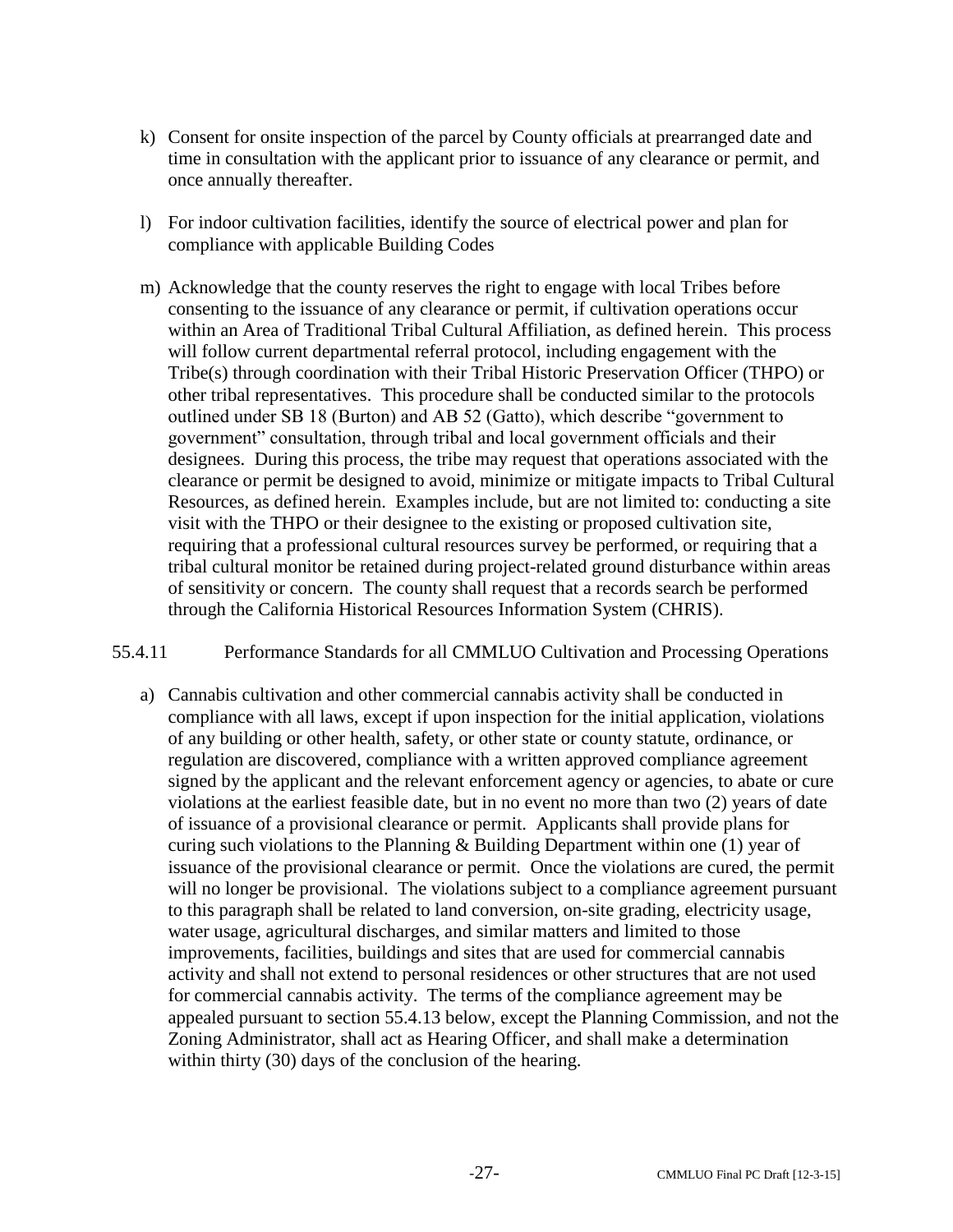- b) Possession of a current, valid required license, or licenses, issued by any agency of the State of California in accordance with the MMRSA, and regulations promulgated thereunder.
- c) Compliance with all statutes, regulations and requirements of the California State Water Resources Control Board, Division of Water Rights, at a minimum to include a statement ofdiversion of surface water from a stream, river, underground stream, or other watercourse required by Water Code Section 5101, or other applicable permit, license, or registration.
- d) The area of cannabis cultivation shall be located as shown on the application site plan, set back at least 30 feet from any property line, and 600 feet from any School, School Bus Stop, Church or other Place of Religious Worship, Public Park, or Tribal Cultural Resources. The minimum setback required from property lines or adjacent uses may be waived or reduced with the express consent of the adjacent property owner and occupant. Cannabis cultivation is declared to be development, subject to compliance with the Humboldt County Streamside Management Area Ordinance (section 314-61.1 et seq.). For purposes of this section, where enhanced, reduced, or modified watercourse or wetland setbacks have been agreed to by the operator and RWQCB under enrollment pursuant to NCRWQB Order No. 2015-0023 and/or preparation of a Water Resources Protection Plan, these may control and supersede any setback applied pursuant to 314- 61.1.
- e) Maintain enrollment in Tier 1, 2 or 3, certification with the North Coast Regional Water Quality Control Board Order No. 2015-0023, if applicable, or any substantially equivalent rule that may be subsequently adopted by the County of Humboldt or other responsible agency.
- f) For cultivation areas for which no enrollment pursuant to NCRWQB Order No. 2015- 0023, is required by that Order, compliance with the standard conditions applicable to all Tier 1 dischargers.
- g) Comply with the terms of any applicable Streambed Alteration Permit obtained from the Department of Fish & Wildlife.
- h) Comply with the terms of a less-than-3-acre conversion exemption or timberland conversion permit, approved by the California Department of Forestry and Fire Protection (CAL-FIRE).
- i) Consent to an annual on-site compliance inspection, with at least 24 hours prior notice, to be conducted by appropriate County officials during regular business hours (Monday – Friday,  $9:00 \text{ am} - 5:00 \text{ pm}$ , excluding holidays).
- j) Refrain from the improper storage or use of any fuels, fertilizer, pesticide, fungicide, rodenticide, or herbicide. Hazardous materials and wastes from agricultural businesses are regulated by the Humboldt County Environmental Health Division, that administers the Hazardous Materials program as one of the Certified Unified Program Agencies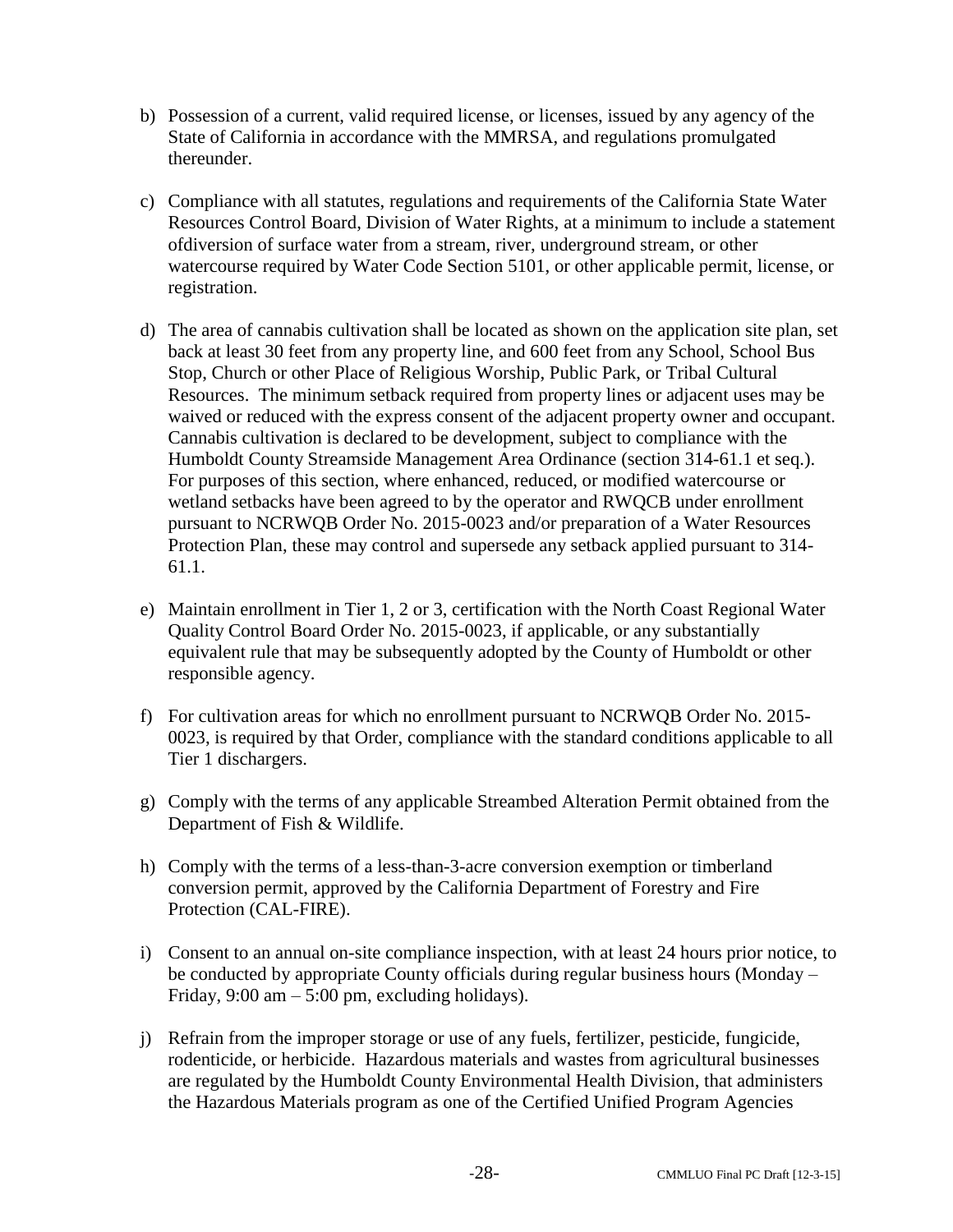(CUPA). This includes the application, inspection, enforcement, and reporting under the program requirements and standards set by the California Environmental Protection Agency (CalEPA).

- k) Pay all applicable application and annual inspection fees.
- l) Where surface water diversion provides any part of the water supply for irrigation of cannabis cultivation, the applicant shall either: 1) consent to forebear from any such diversion during the period from May  $15<sup>th</sup>$  to October  $31<sup>st</sup>$  of each year and establish onsite water storage for retention of wet season flows sufficient to provide adequate irrigation water for the size of the area to be cultivated, or 2) submit a water management plan prepared by a qualified person such as a licensed engineer, hydrologist, or similar qualified professional, that establishes minimum water storage and forbearance period, if required, based upon local site conditions, or 3) obtain approval from the RWQCB through enrollment pursuant to NCRWQB Order No. 2015-0023 and/or preparation of a Water Resources Protection Plan.
- m) Trucked water shall not be allowed as the primary water source. Water is to be sourced locally (on-site), except for emergencies. For purposes of this provision, "emergency" is defined as: "a sudden, unexpected occurrence demanding immediate action."
- n) Comply with any special conditions applicable to that permit or parcel which may be imposed as a condition of any Special Permit or Use Permit.

# **Performance Standards for Cultivation and Processing Activities:**

- o) Pursuant to the MMRSA, Health and Safety Code section  $19322(a)(9)$ , an applicant seeking a cultivation license shall "provide a statement declaring the applicant is an 'agricultural employer,' as defined in the Alatorre-Zenovich-Dunlap-Berman Agricultural Labor Relations Act of 1975 (Part 3.5 commencing with Section 1140) of Division 2 of the Labor Code), to the extent not prohibited by law."
- p) Cultivators shall comply with all applicable federal, state, and local laws and regulations governing California Agricultural Employers, which may include: federal and state wage and hour laws, CAL/OSHA, OSHA, California Agricultural Labor Relations Act, and the Humboldt County Code (including the Building Code).
- q) Cultivators engaged in processing shall comply with the following Processing Practices:
	- i. Processing operations must be maintained in a clean and sanitary condition including all work surfaces and equipment.
	- ii. Processing operations must implement protocols which prevent processing contamination and mold and mildew growth on cannabis.
	- iii. Employees handling cannabis in processing operations must have access to facemasks and gloves in good operable condition as applicable to their job function.
	- iv. Employees must wash hands sufficiently when handling cannabis or use gloves.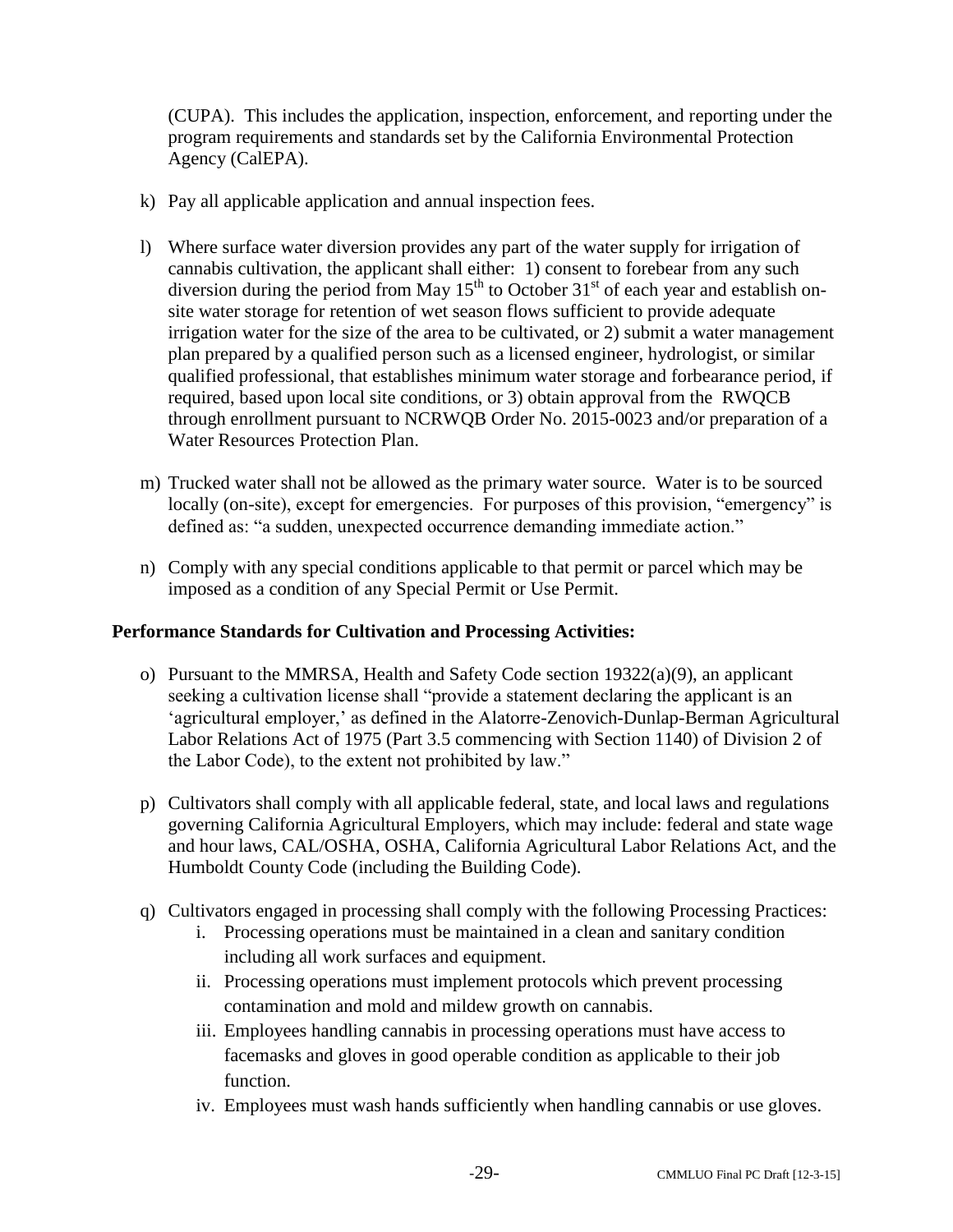- r) All persons hiring employees to engage in commercial cannabis cultivation and processing shall comply with the following Employee Safety Practices:
	- i. Cultivation operations and processing operations must implement safety protocols and provide all employees with adequate safety training relevant to their specific job functions, which may include:
		- 1) Emergency action response planning as necessary;
		- 2) Employee accident reporting and investigation policies;
		- 3) Fire prevention;
		- 4) Hazard communication policies, including maintenance of material safety data sheets (MSDS);
		- 5) Materials handling policies;
		- 6) Job hazard analyses; and
		- 7) Personal protective equipment policies, including respiratory protection.
	- ii. Cultivation operations and processing operations must visibly post and maintain an emergency contact list which includes at a minimum:
		- 1) Operation manager contacts;
		- 2) Emergency responder contacts;
		- 3) Poison control contacts.
	- iii. At all times, employees shall have access to safe drinking water and toilets and handwashing facilities that comply with applicable federal, state, and local laws and regulations. Plumbing facilities and water source must be capable of handling increased usage without adverse consequences to neighboring properties or the environment.
	- iv. On site-housing provided to employees shall comply with all applicable federal, state, and local laws and regulations.
- s) All cultivators shall, at the time of the application for a cultivation permit, include a Processing Plan with all of the following:
	- i. Summary of Processing Practices.
	- ii. Description of location where processing will occur.
	- iii. Estimated number of employees, if any.
	- iv. Summary of Employee Safety Practices.
	- v. Description of toilet and handwashing facilities.
	- vi. Description of plumbing and/or septic system and whether or not the system is capable of handling increased usage.
	- vii. Description of source of drinking water for employees.
	- viii. Description of increased road use resulting from processing and a plan to minimize that impact.
	- ix. Description of on-site housing, if any.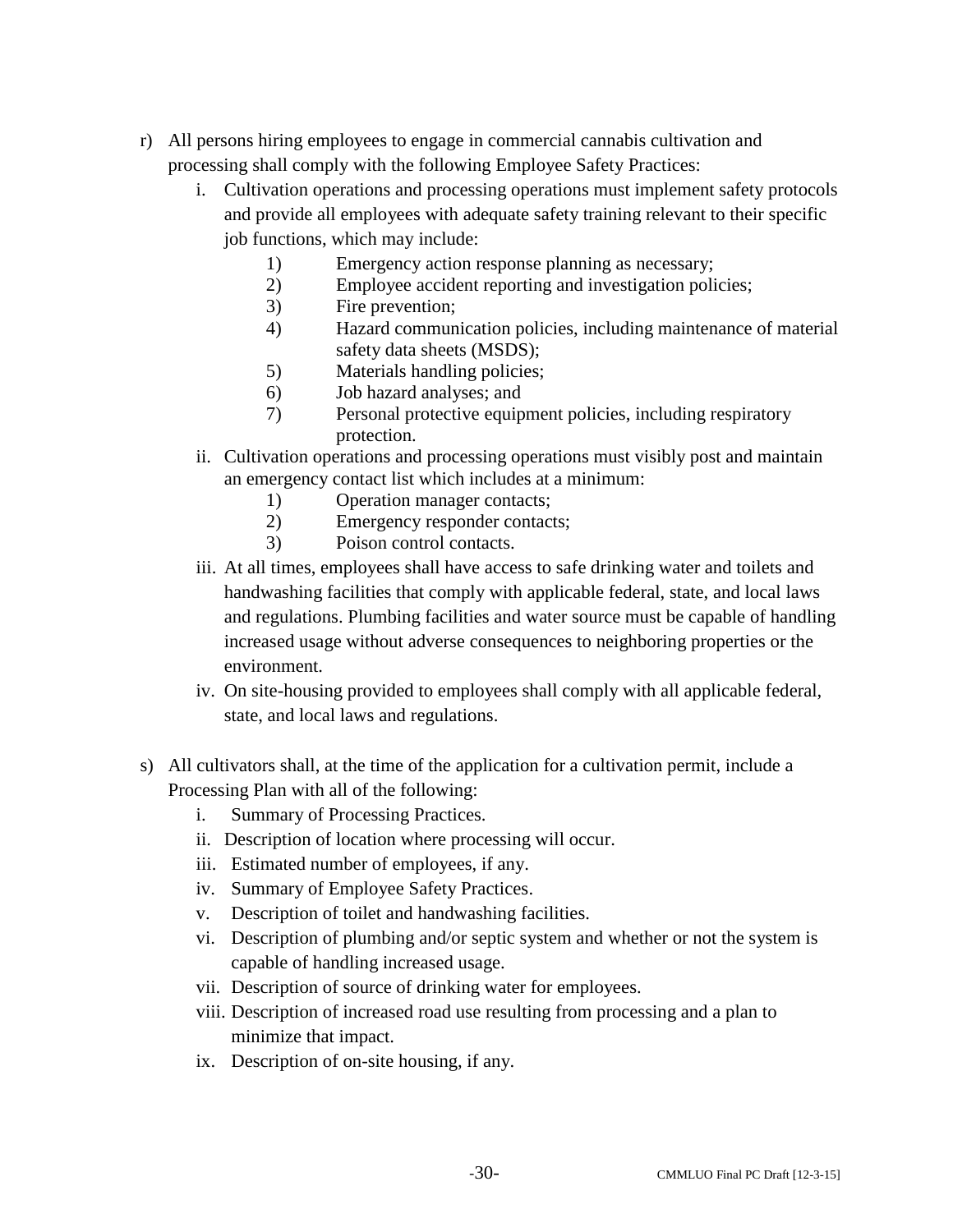# **Performance Standards for Mixed-Light Cultivation**:

- t) Those cultivators using artificial lighting for mixed-light cultivation shall shield greenhouses so that little to no light escapes. Light shall not escape at a level that is visible from neighboring properties between sunset and sunrise.
- u) The light source should comply with the International Dark Sky Association standards for Lighting Zone 0 and Lighting Zone 1, and be designed to regulate light spillage onto neighboring properties resulting from backlight, uplight, or glare (BUG). Should the Humboldt County Planning Division receive complaints that the lighting is out of alignment or not complying with these standards, within ten (10) working days of receiving written notification that a complaint has been filed, the applicant shall submit written verification that the lights' shielding and alignment has been repaired, inspected and corrected as necessary.
- v) The noise produced by a generator used for cannabis cultivation shall not be audible from neighboring residences. The decibel level for generators at the property line shall be no more than 60 decibels.
- w) Storage of Fuel. Fuel shall be stored and handled in compliance with applicable state and local laws and regulations, and in such a way that no spillage occurs.

# 55.4.12 Term of Commercial Cannabis Cultivation Zoning Clearance Certificate or Permit.

55.4.12.1 Any Commercial Cannabis Cultivation Zoning Clearance Certificate, Special Permit or Use Permit issued pursuant to this section shall expire after one (1) year after date of issuance, and on the anniversary date of such issuance each year thereafter, unless an annual compliance inspection has been conducted and the permitted site has been found to comply with all conditions of approval.

55.4.12.2 If the inspector or other County official determines that the site does not comply with the conditions of approval, the inspector shall serve the clearance certificate or permit holder with a written statement identifying the items not in compliance, and the action that the permit holder may take to cure the non-compliance, or file an appeal within ten (10) days of the date that the written statement is delivered to the permit holder. Personal delivery or mailing the written statement to the mailing address listed on the application by regular mail, plus three (3) days after date of mailing, shall constitute delivery. The permit holder may request a reinspection to determine whether or not the permit holder has cured all issues of non-compliance. Failure to request reinspection or to cure any items of noncompliance shall terminate the Zoning Clearance Certificate, Special Permit, or Use Permit, immediately upon the expiration of any appeal period, or final determination of the appeal if an appeal has been timely filed.

55.4.12.3 The County shall notify any state license authority, as defined by the MMRSA, whenever the County Zoning Clearance Certificate, Special Permit or Use Permit has been revoked or terminated.